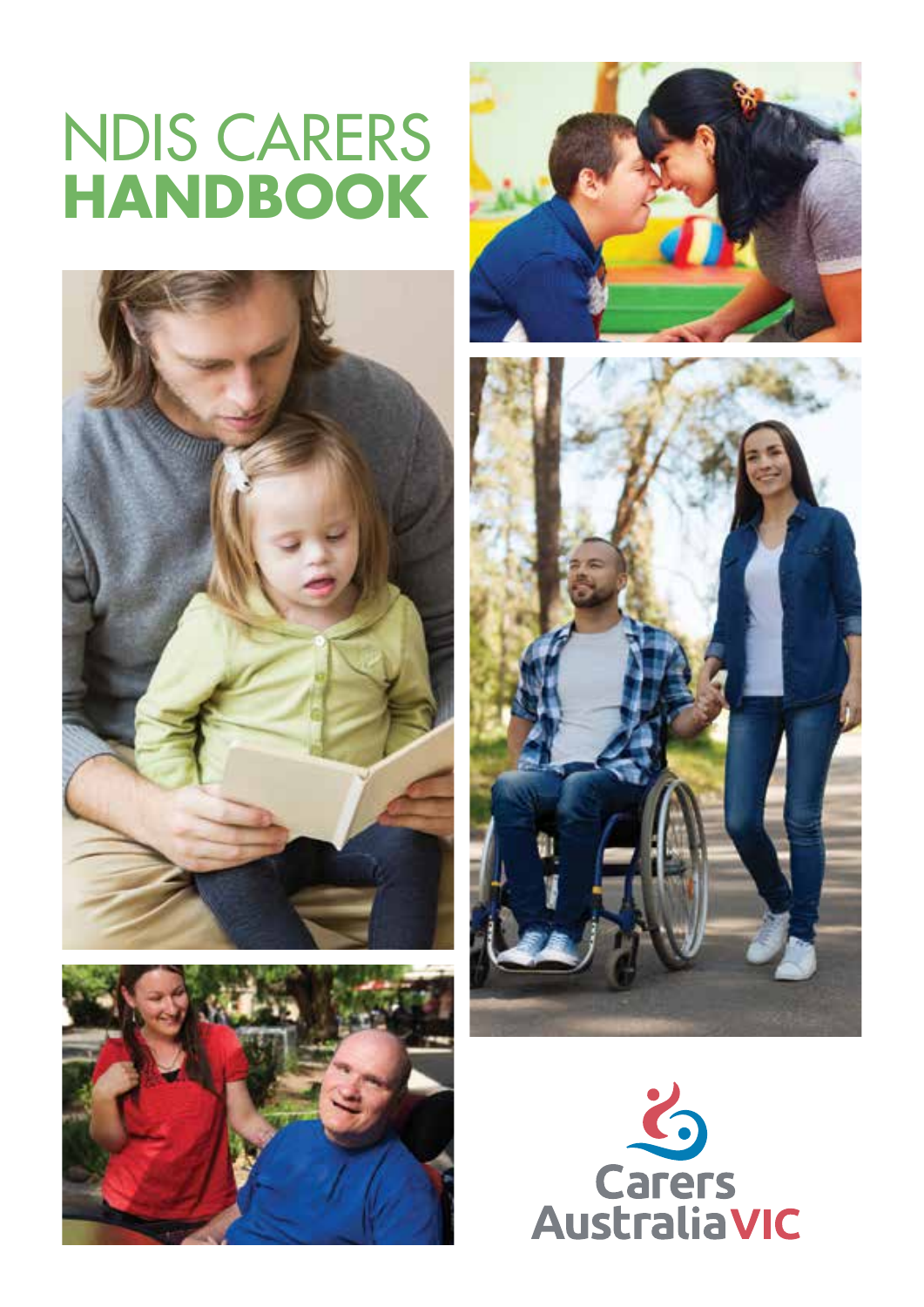## **CONTENTS**

| <b>INTRODUCTION TO THE NATIONAL</b><br><b>DISABILITY INSURANCE SCHEME (NDIS)</b><br>- The NDIS is about the participant | $\overline{2}$ |
|-------------------------------------------------------------------------------------------------------------------------|----------------|
| <b>SUPPORTS PROVIDED BY THE NDIS</b><br>- Services and supports funded                                                  | 3              |
| <b>RESPITE UNDER THE NDIS</b><br>– New language                                                                         | 6              |
| <b>HOW TO COMMUNICATE YOUR NEEDS</b><br>- Carer Statement                                                               | 7              |
| - Take the opportunity to review your needs                                                                             |                |
| THE ROLE OF THE CARER<br>-1. General Support<br>-2. Correspondence Nominee                                              | 8              |
| -3. Plan Nominee<br>- Plan Management                                                                                   |                |
| <b>CONSIDER THE FUTURE</b><br>- Things to think about                                                                   | 12             |
| <b>WHAT IF THINGS DON'T GO THE</b><br><b>WAY WE HOPED?</b><br>- Reviews, concerns and complaints                        | 13             |
| <b>UNDERSTANDING NDIS WORDS</b><br>- Glossary of Terms                                                                  | 20             |
| <b>WHERE TO GET HELP</b><br>- Help for carers, resources and advocacy                                                   | 26             |
| <b>HINTS AND TIPS</b>                                                                                                   | 28             |
|                                                                                                                         |                |

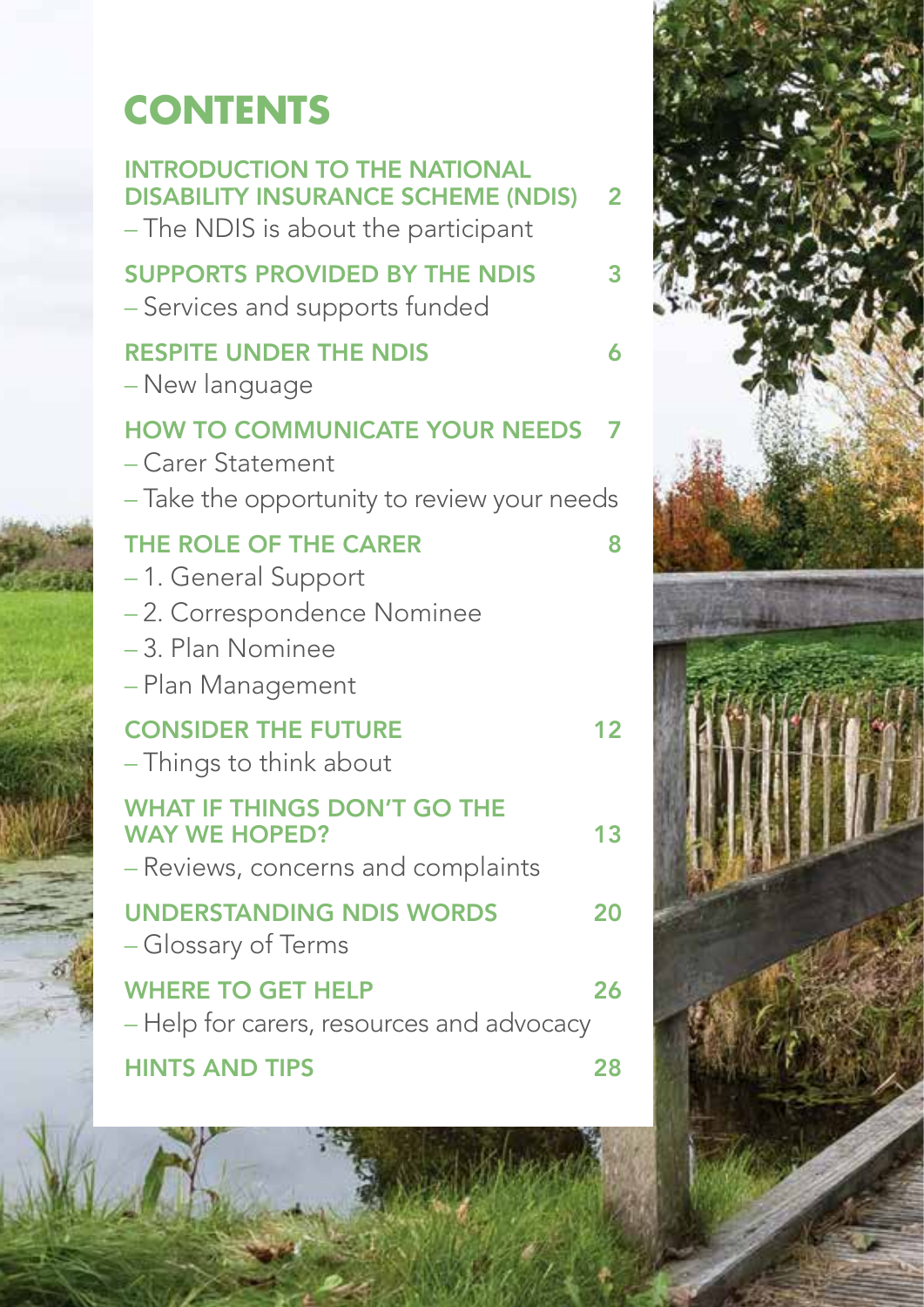Caring can be hard and it may be difficult for families and carers to find time to pursue their own goals, foster key relationships or maintain good mental and physical health. For these reasons, carers also need support to live an ordinary life. Call the Carers Victoria Advisory Line on 1800 514 845 to find out what programs are available to support you.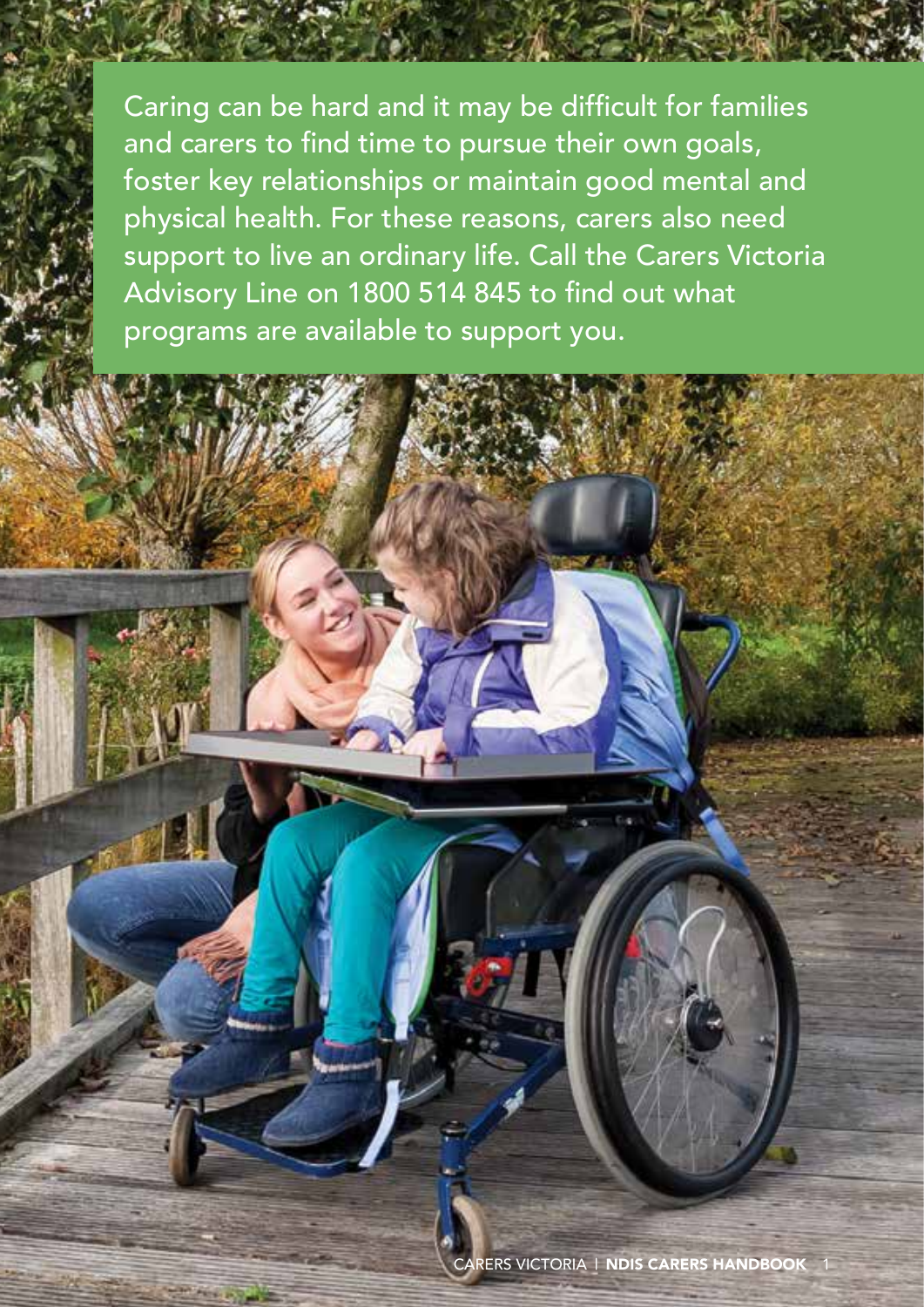## **INTRODUCTION TO THE NATIONAL DISABILITY INSURANCE SCHEME (NDIS)**

The NDIS aims to help people with disability to be more independent and live an ordinary life. The most important thing to understand when thinking about the NDIS as a carer of a person with disability is that the NDIS plan is all about them.

The NDIS can improve the life of the person with disability by providing various supports to enable greater choice and control over how they live. This could be a support worker to assist them to participate in community activities or assistive technology or aids to help them to move around the community more independently. This can also help improve the life of their carer by reducing the direct support they need to provide.

## NDIS Carers Handbook

This handbook aims to provide clear, practical advice and support on how to achieve the best possible outcomes for the person with care needs whilst also improving the health and wellbeing of carers who support them.

Caring can be hard and it may be difficult for families and carers to find time to pursue their own goals, foster key relationships or maintain good mental and physical health. Carers also need support to live an ordinary life.

If you would like more information about eligibility and accessing the NDIS, please visit our landing page at www.carersvic.com.au/ndis

Call the Carers Victoria Advisory Line on 1800 514 845 to find out what programs are available to support you.

#### More information about the NDIS is at www.ndis.gov.au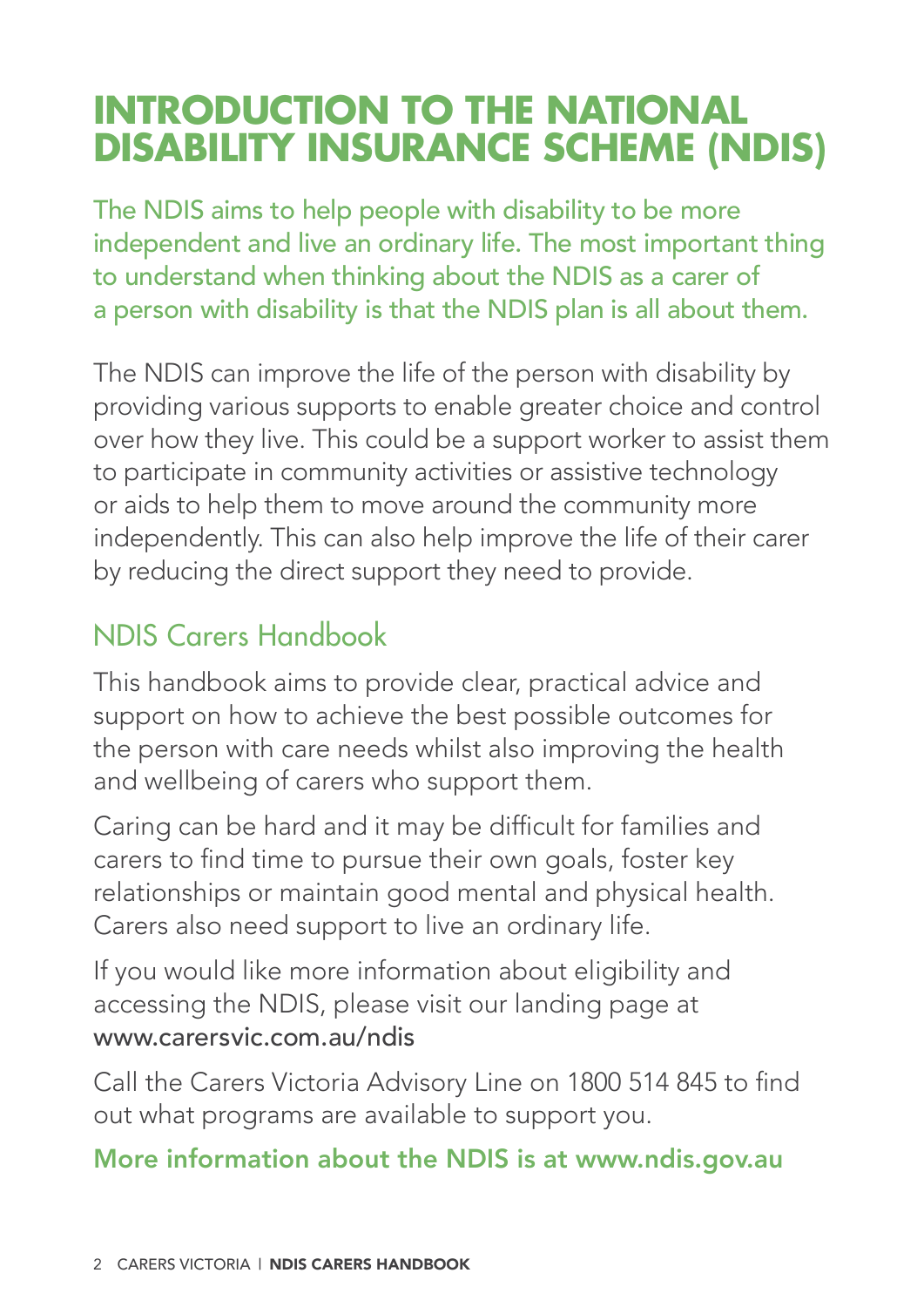## **SUPPORTS PROVIDED BY THE NDIS**

The NDIS funds 'reasonable and necessary' services and supports based on each person's needs and goals.

To be reasonable and necessary, a support must:

- be related to the person's disability
- not include day-to-day living costs unrelated to the person's disability support needs, such as groceries
- represent value for money
- be likely to be effective and beneficial to the person, and
- take into account informal supports given to the person by families, carers, networks, and the community.

Funding is available under three types of support budgets:

#### Core funding

For day to day support, such as personal care, support to access the community or other or help with daily life. This includes consumables and transport.

#### Capacity funding

For skill building, training and learning across a range of life areas such as employment, daily living or health and wellbeing The funds can only be used for the specific purpose.

#### Capital funding

For buying one off items such as mobility equipment, home or vehicle modifications or communication technology. The funds can only be used for the specific purpose.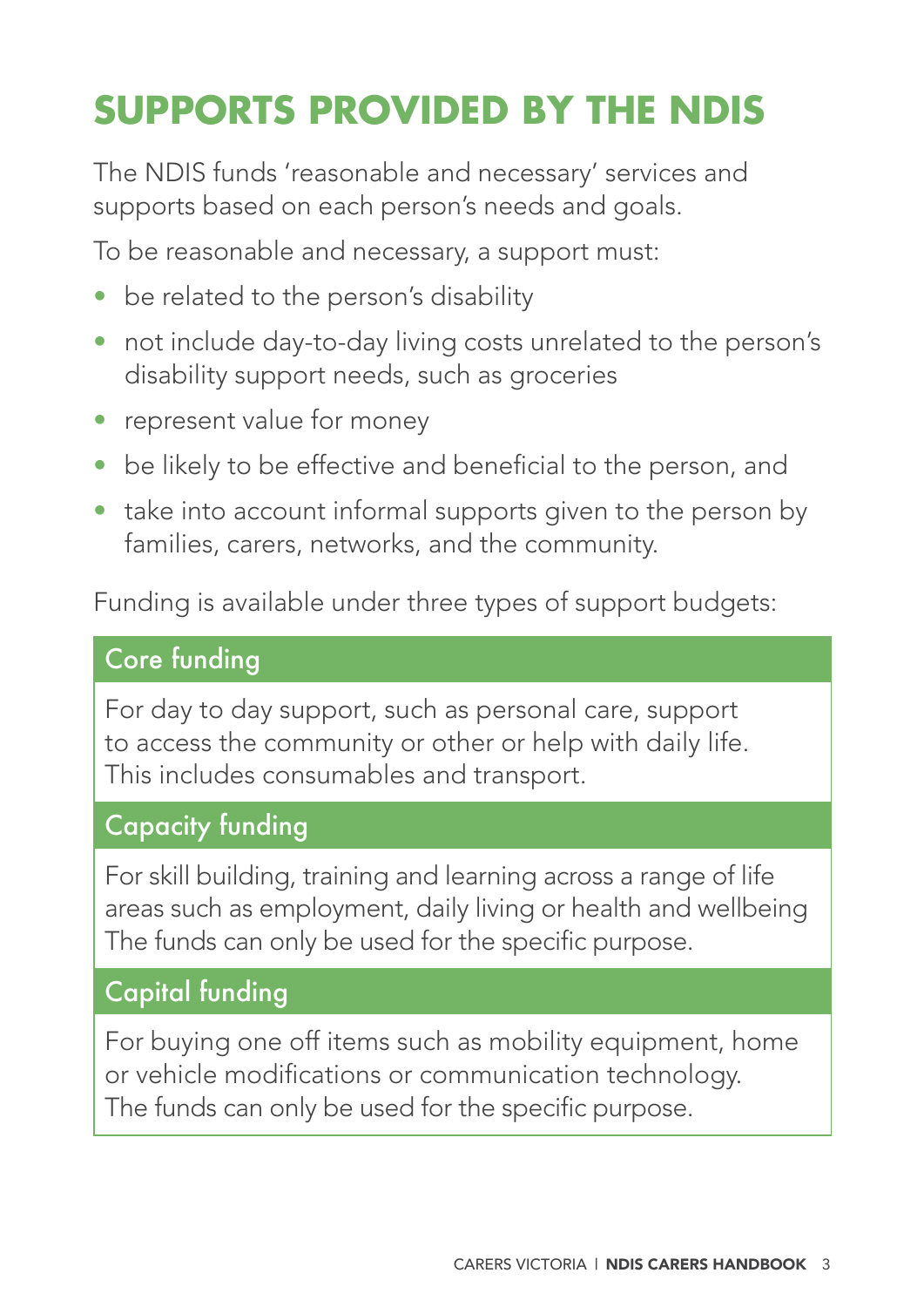

#### Examples of funded support

### Funded

- Help with daily personal activities such as showering, getting ready for the day.
- Transport to support the participant in joining community, work and family life activities.
- Workplace help for participants to successfully get or keep employment.
- Therapeutic supports like Physio and Speech including behaviour support.
- Help with household tasks like gardening and cleaning to allow the participant to maintain their home environment.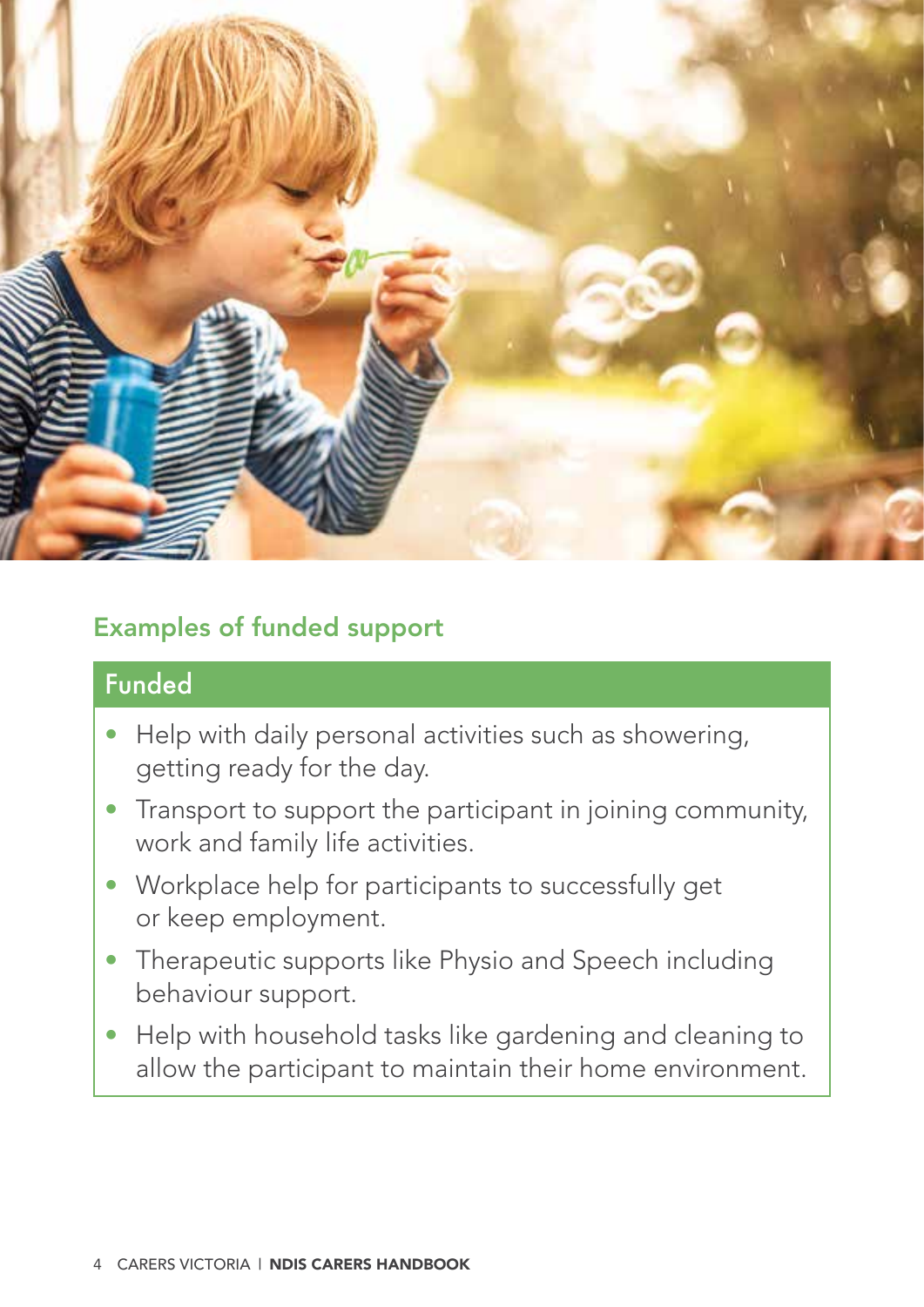#### Funded

- Skilled workers to assess a participant's need for aids or equipment and then help them with set up and training.
- Home modification design and construction.
- Mobility equipment and vehicle modifications.
- Help to learn independent living skills like getting around on public transport, managing money and cooking meals.

#### **Excluded**

- A service or support not related to the participant's disability. E.g. gym membership.
- Supports that are already funded by the NDIS (you can't get the same thing funded twice) e.g. same support under two categories.
- Support already provided by the health, education, employment and community sectors. These sectors will continue to provide support.
- Items that relate to everyday-to-day living costs that are not related to a participant's support needs e.g. groceries.
- Services or supports likely to cause harm to the participant or pose a risk to others.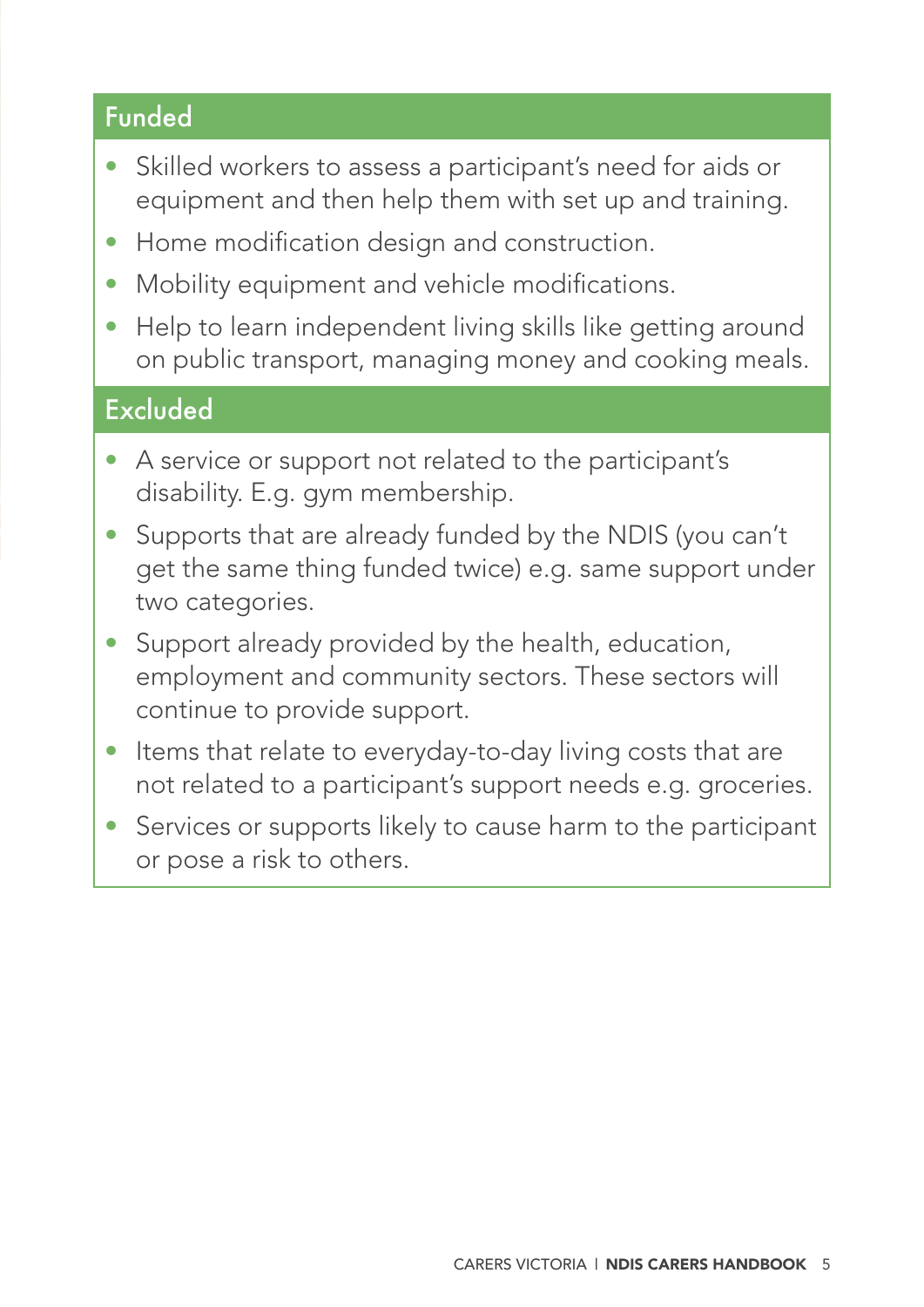## **RESPITE UNDER THE NDIS**

## There are new terms used for some supports in the NDIS plan

As the NDIS aims to support the person with disability to be more independent and increase their capacity to participate in the community, there are some options for respite in an NDIS plan.

In some care relationships, the care needs of the participant mean respite is required to sustain the caring role. Accommodation is not the only form of respite. If facility based respite is needed, there is a category of support in the NDIS to provide facility-based services called 'Short term accommodation assistance' (STAA).

The funding allocated to the NDIS participant's plan will depend on the level of disability and intensity of support required from family or informal carers. The carers' work, study and other commitments may also be considered when determining which level is approved.

There are some circumstances where a higher level of support may be appropriate, such as where there are:

- unstable sleep patterns
- complex and high support needs
- significant behavioural challenges
- more than one child with a disability in the household
- other regular assistance required overnight.

## Respite accommodation must be specified in the NDIS plan as Short-Term Accommodation Assistance (STAA)

For more details about respite support and STAA visit www.carersvic.com.au/ndisrespite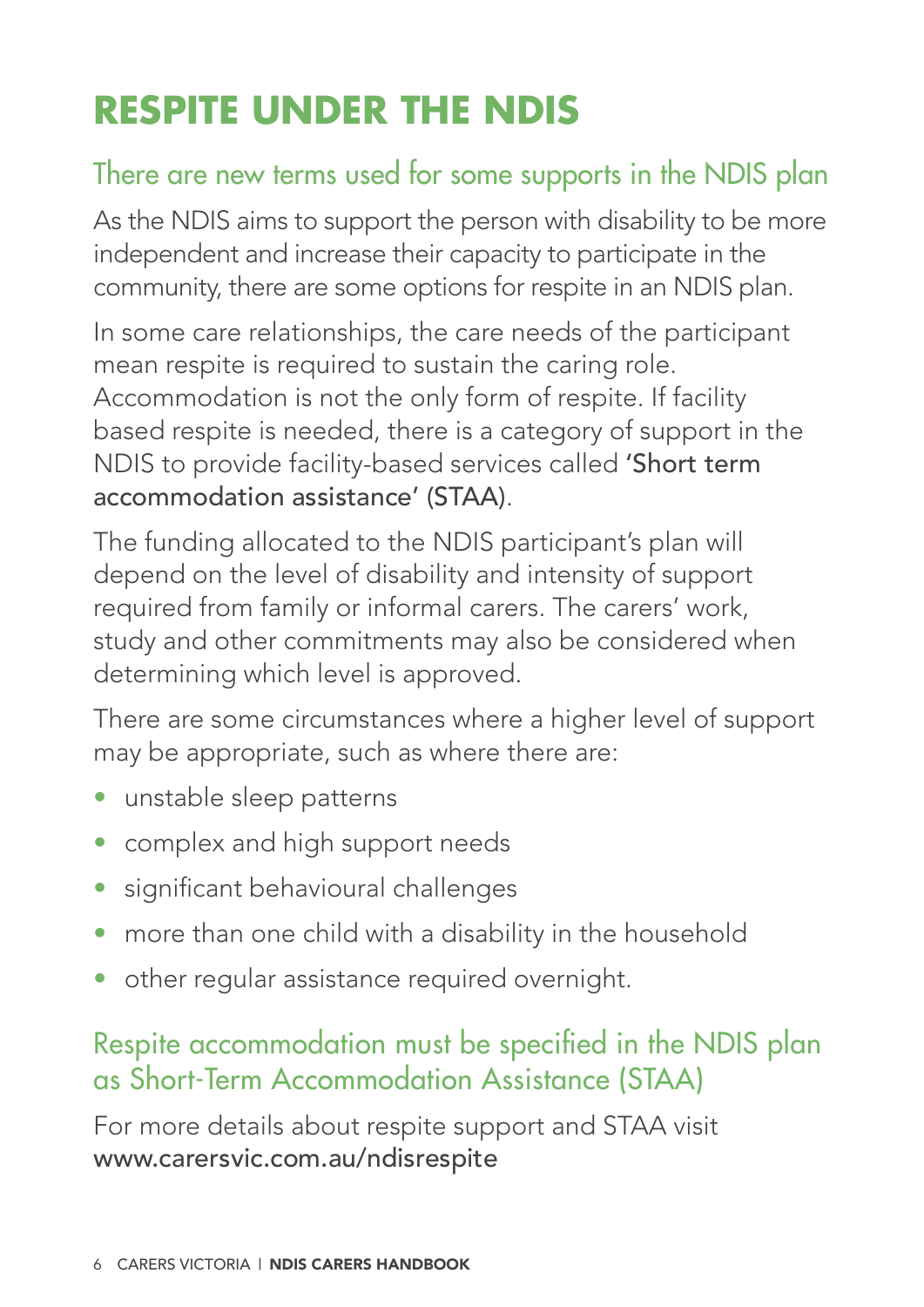## **HOW TO COMMUNICATE YOUR NEEDS**

### Carer Statement

The most common way for carers and families to tell the NDIS what they need is to write a Carer Statement and give this to their NDIS planner.

The Carer Statement is your chance to tell your story and help your NDIS planner to understand the level of support required. In the statement you can talk about what it means for you and other family members to provide care for your NDIS participant.

Describe in detail the support and care you currently provide. Then list which of these tasks you are able and willing to continue to provide, and which tasks or care you need assistance with and should be included in the NDIS Plan.

You may also want to mention how the supports a participant would receive through the NDIS will help to maintain a healthy, well-functioning home environment.

You can find some example carer statements at www.carersvic.com.au/sampleplan

Take this opportunity to review your own needs. Think about your short, medium and long-term goals. Think about the supports that will help achieve these.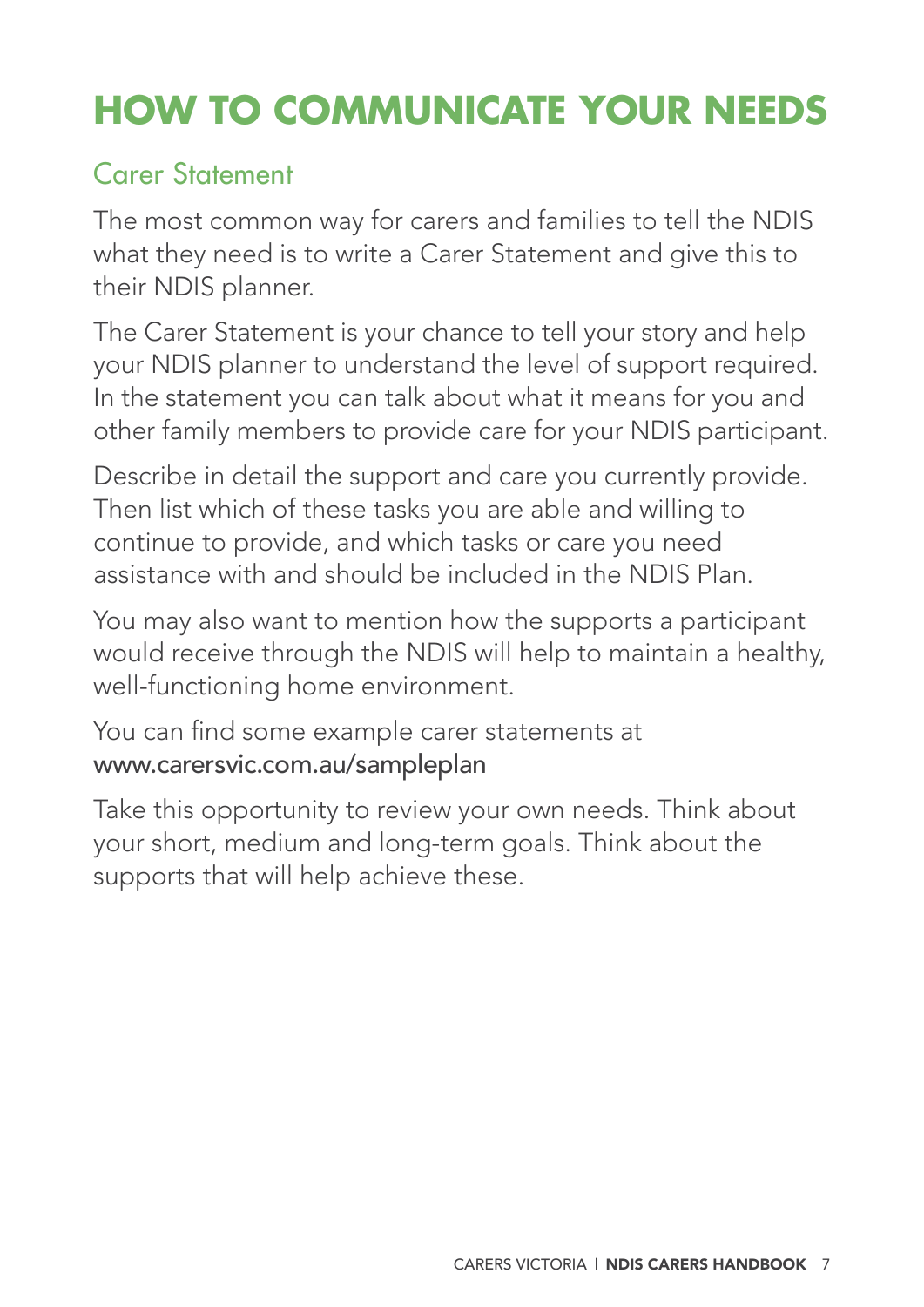

## **THE ROLE OF THE CARER**

Carers can play an informal or an official role for the person you care for with the NDIS. This depends on the how much the person you care for is able to make decisions, communicate, and manage administration and financial tasks themselves.

There are three ways you might work together with the NDIA:

## 1. General Support

You might help the person you care for but you have no formal authority to speak with the NDIS or make decisions on their behalf.

### 2. Correspondence Nominee

A correspondence nominee can officially do all activities that a participant would do with the NDIS, except:

- prepare, review or replace the participant's plan; and/or
- manage the funding for supports.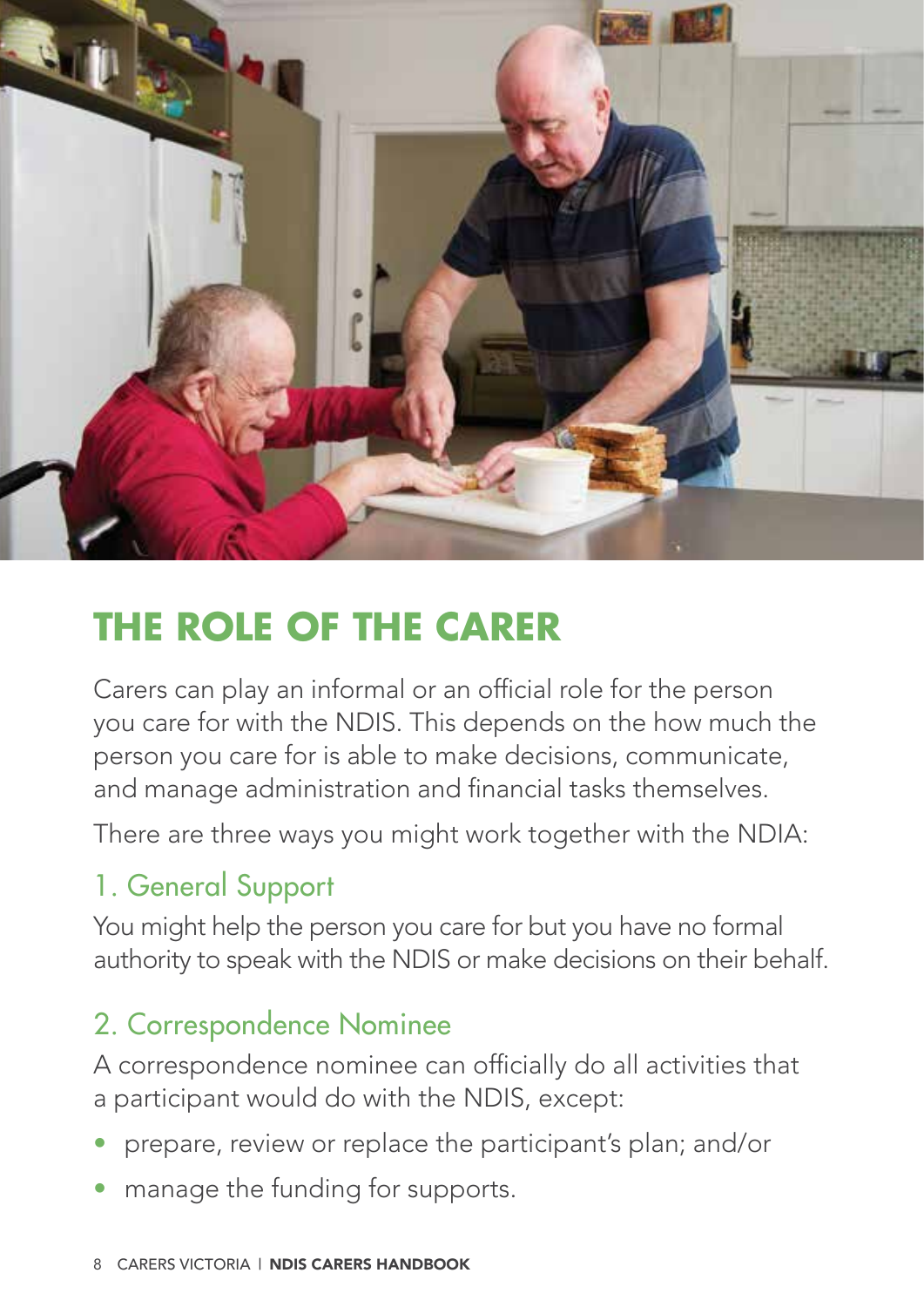## 3. Plan Nominee

A plan nominee can do all activities that a participant would do in relation to managing their NDIS plan.

| What type of support do I need to provide?                                                                                         | <b>NDIS Role</b>          |
|------------------------------------------------------------------------------------------------------------------------------------|---------------------------|
| The person I care for just needs a little bit<br>of help with things like talking through<br>support options and finding providers | General Support           |
| They will manage most things to do with<br>the NDIS themselves.                                                                    |                           |
| The person I care for needs me to make<br>requests and receive letters and notices<br>from the NDIA on their behalf                | Correspondence<br>Nominee |
| The person I care for needs me to do<br>most of the communication, planning<br>and paperwork with the NDIS.                        | Plan Nominee              |
| I need to be responsible for how the<br>funding will be spent                                                                      |                           |

### Some other things to consider

Parents or legal guardians of children under 18 will be automatically appointed as plan nominees.

For over 18 year old participants a parent or legal guardian will need to register as a plan or correspondence nominee if necessary.

The NDIS must be notified if the situation between a participant and their nominees changes as this can impact the role they play.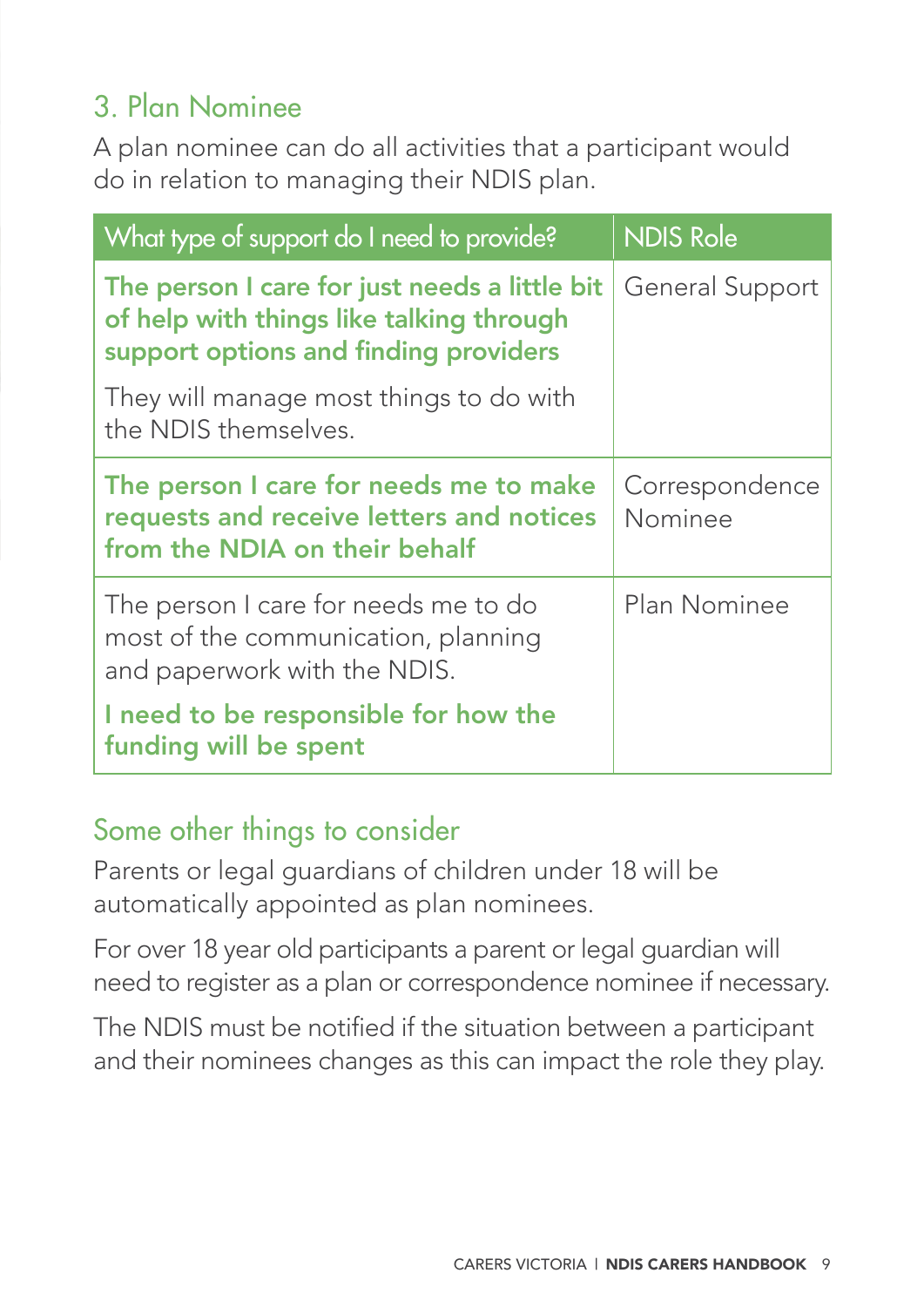## What is my role in managing the money? How do we pay for services?

There are four ways an NDIS Plan budget can be managed:

| 1. Self Managed                                                                                                                                                     |                                                                |
|---------------------------------------------------------------------------------------------------------------------------------------------------------------------|----------------------------------------------------------------|
| Participants or nominees find, book and<br>manage supports.                                                                                                         | Maximum<br>choice and<br>control,<br>maximum<br>responsibility |
| Participants or nominees submit invoices<br>for payment via the NDIS Participant Portal<br>and must keep records of all invoices.                                   |                                                                |
| The participant can choose a provider who<br>is NDIS registered or not.                                                                                             |                                                                |
| 2. Plan Managed                                                                                                                                                     |                                                                |
| A plan management service provider<br>(sometimes called a financial intermediary)<br>will pay the bills once they receive the<br>invoice from the service provider. | Maximum<br>choice and<br>control, medium<br>responsibility     |
| The funding to cover the cost of the plan<br>management service provider will be built<br>into the plan budget.                                                     |                                                                |
| The participant can choose a service<br>provider who is NDIS registered or not.                                                                                     |                                                                |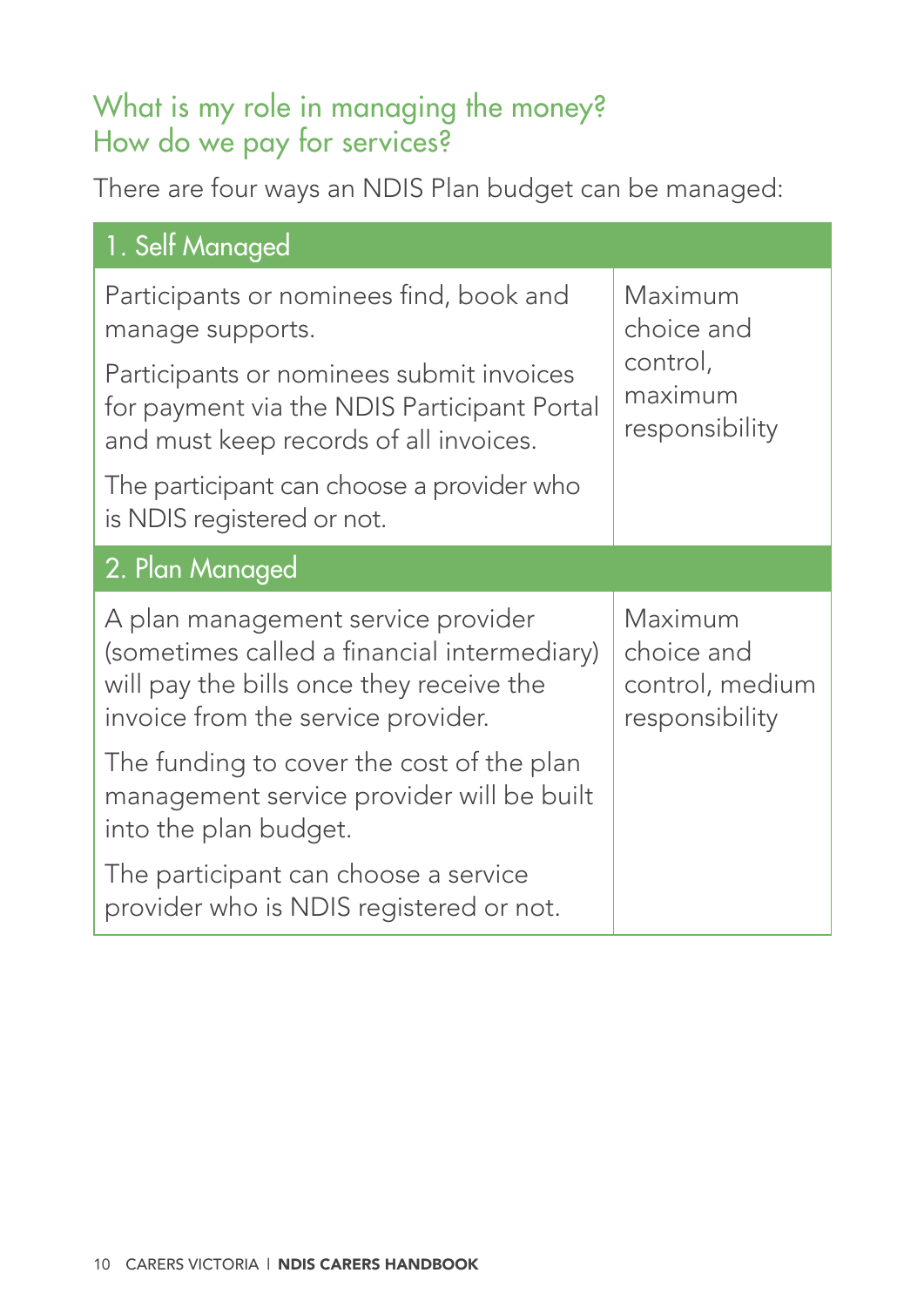| 3. Agency Managed                                                                                                                                                                                             |                                                             |
|---------------------------------------------------------------------------------------------------------------------------------------------------------------------------------------------------------------|-------------------------------------------------------------|
| The NDIA will pay providers directly.<br>The participant can only use providers<br>who are an NDIA registered provider<br>of supports.                                                                        | Minimum choice<br>and control,<br>minimum<br>responsibility |
| $\overline{4}$ . Combination                                                                                                                                                                                  |                                                             |
| The participant may choose to use a<br>combination of these options. For example<br>they may choose to self manage their<br>community participation funds, and an<br>agency manages the rest of their budget. | Maximum<br>choice and<br>control, medium<br>responsibility  |

A Participant and/or their Nominees will be asked which option they prefer when they have their NDIS Plan meeting.

No matter which option the person you care for selects, they will remain in control of which support providers are chosen.

For further information visit www.ndis.gov.au and search for 'managing your plan'.

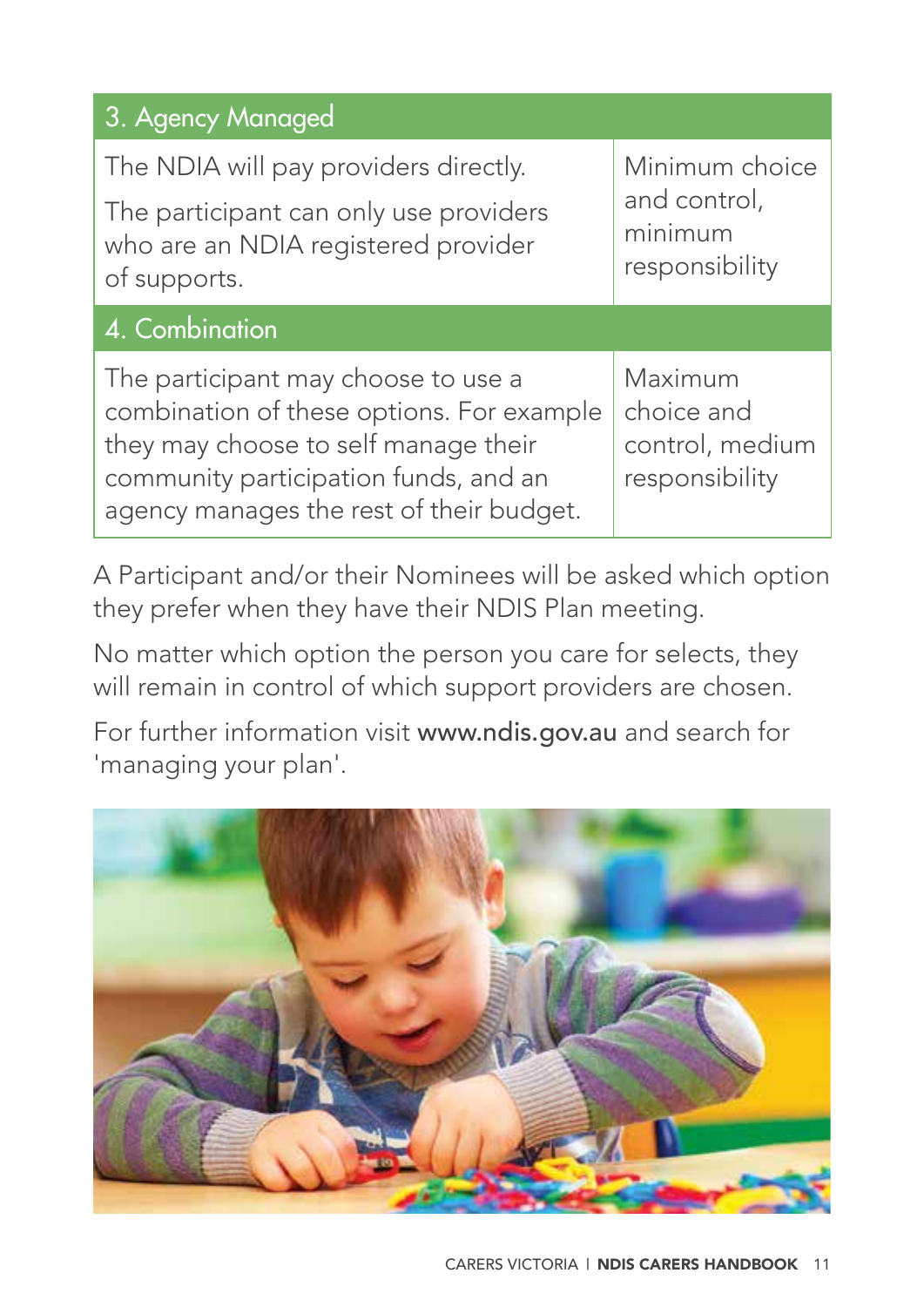

## **CONSIDER THE FUTURE**

There comes a time in almost all care relationships where carers can no longer continue to provide care for a range of reasons.

If you feel your capacity or willingness to care is now reduced, or may decrease in the future, it is important to let the NDIS planner know as this may change the types of supports included in the plan. For example you may be ageing and the person you care for may need permanent accommodation in the future. Include this as a goal.

If this is a conversation you feel uncomfortable having in the presence of the person with care needs, you can arrange to speak to the planner separately by phone or in person in their office. By raising this issue with the planner, both you and the person you care for can be better supported now and in the future.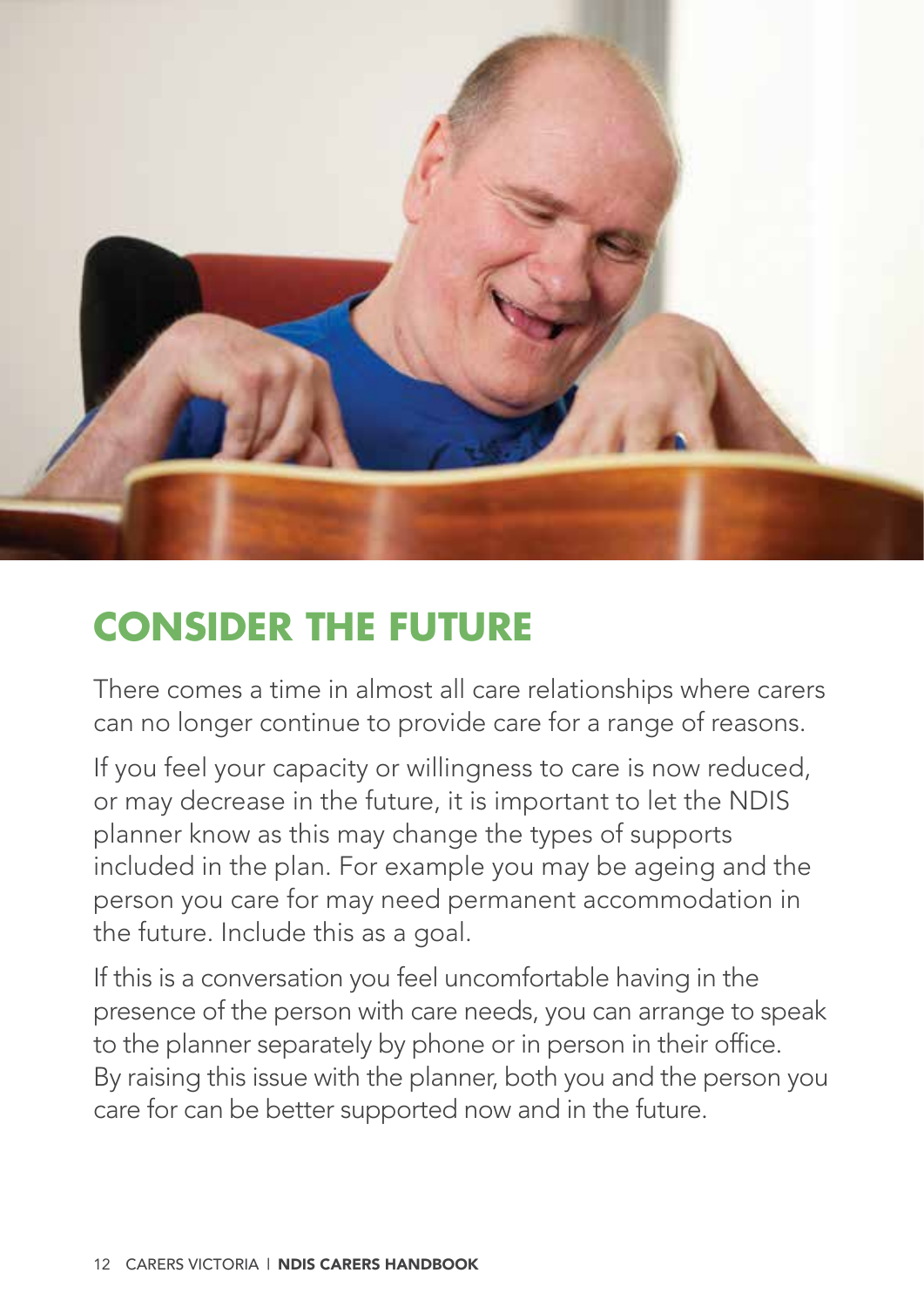## **WHAT IF THINGS DON'T GO THE WAY WE HOPED?**

If you or the person you care for is unhappy with an experience you have had within the NDIS, it is important to make yourself heard.

There are a few things you can do:

- request a meeting with your Local Area Coordinator (LAC) or the NDIA
- request a review of a decision. For example, if your application to register for the NDIS was "denied"
- request a plan review
- make a complaint
- engage an advocate
- make a complaint to the Commonwealth Ombudsman.

There are different ways to get in touch with the NDIA:

- in writing Chief Executive Officer National Disability Insurance Agency GPO Box 700 Canberra ACT 2601
- talking to someone at an NDIA office
- calling 1800 800 110
- **sending an email** to enquiries@ndis.gov.au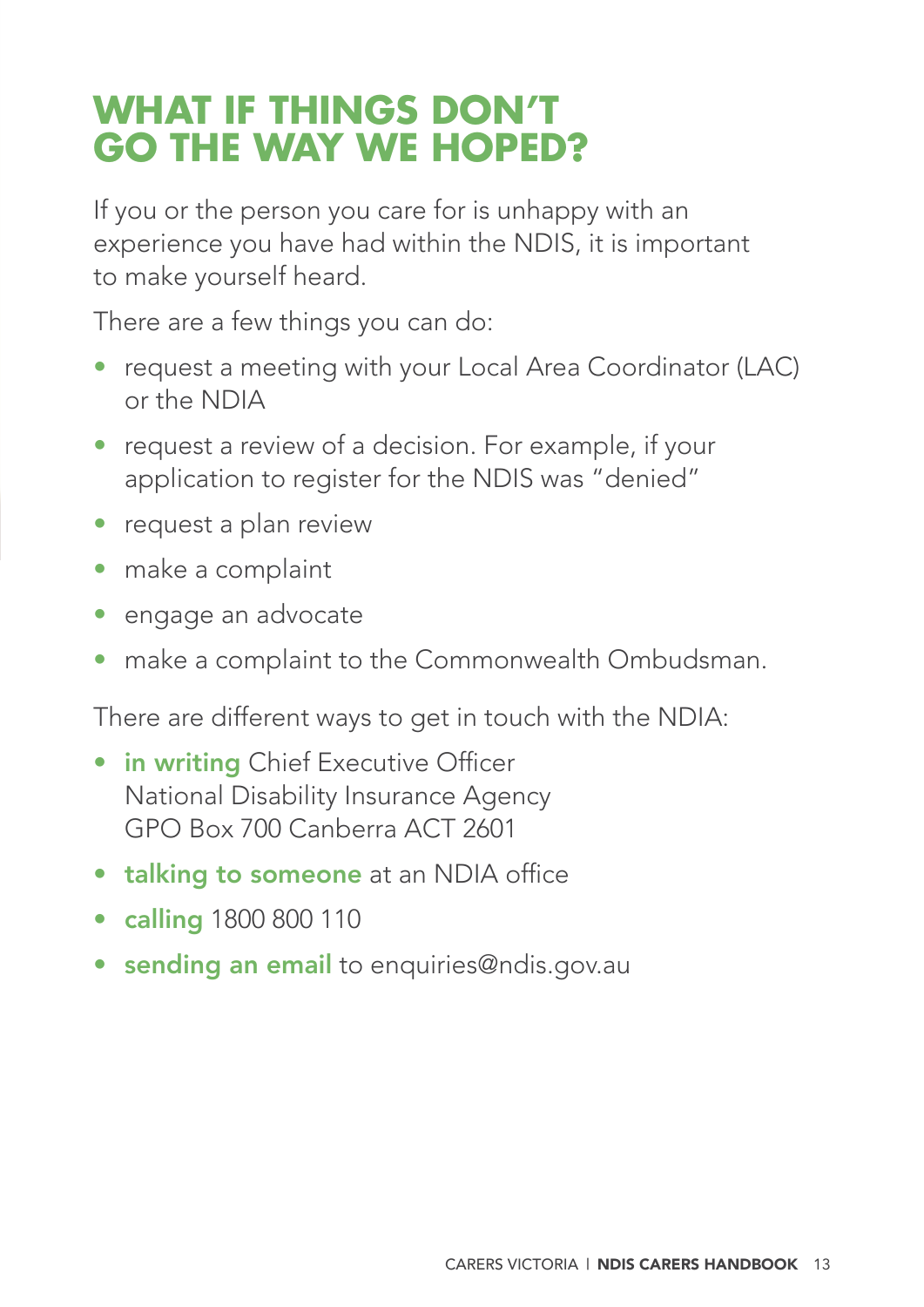## Available options if responding to different situations

### **Ineligibility**

The NDIA will make a decision about the eligibility of every person who requests access to the scheme.

If you are deemed ineligible, the next step is to request a review of a reviewable decision (RORD) by contacting the NDIA. Download a Reviewable Decision form from the website or request one be sent to you when you call. Visit www.ndis.gov.au and search for 'review of an application'.

When asking for a review, explain why you think the decision is incorrect and provide supporting evidence if you have it. Be aware it can take several months for a review of a reviewable decision.

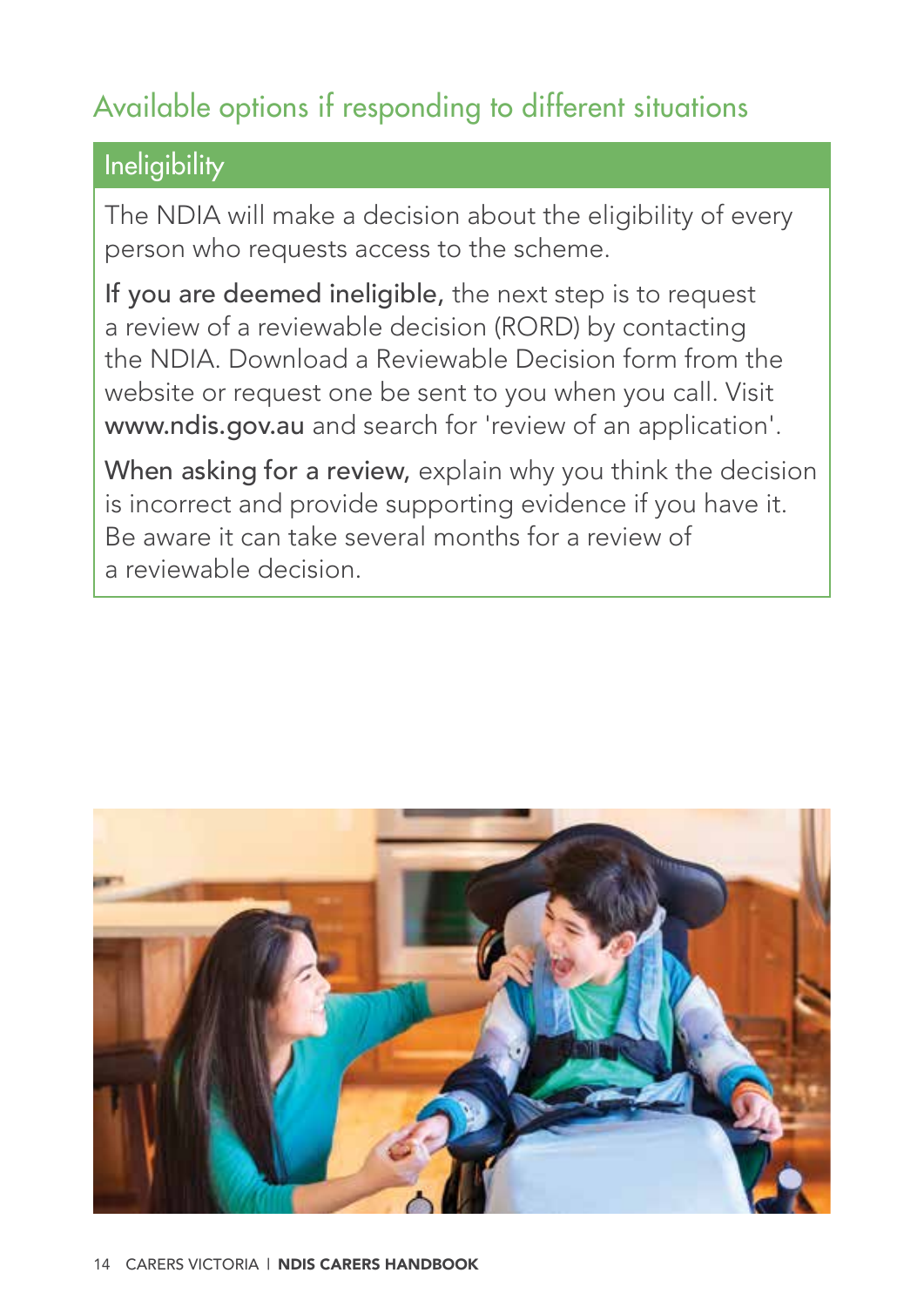### Dissatisfied with the...

#### Allocated planner

The best place to start is to try to talk with the planner first. Sometimes they may need a little bit more information about where you are coming from or the challenges you are facing to help you better.

If you are still dissatisfied with the outcome, or you don't feel comfortable in doing this, you will need to call, email or write to the LAC office explaining the situation and request to speak with a Supervisor. The office contact details should be provided by the planner.

Remember you can request a different planner if you feel the one you have been allocated will be unable to effectively support the person you care for.

#### Planning process

If your Planner works with a LAC service you will need to ask them what the complaints procedure is for their service and request any forms they use.

If your planner is with the NDIA, download a complaint form from the website below or request one be sent to you when you call or visit an NDIA office. www.ndis.gov.au and search for 'feedback complaints'.

Written complaints can be emailed to feedback@ndis.gov.au or sent to NDIA PO Box 700 Canberra ACT 2601.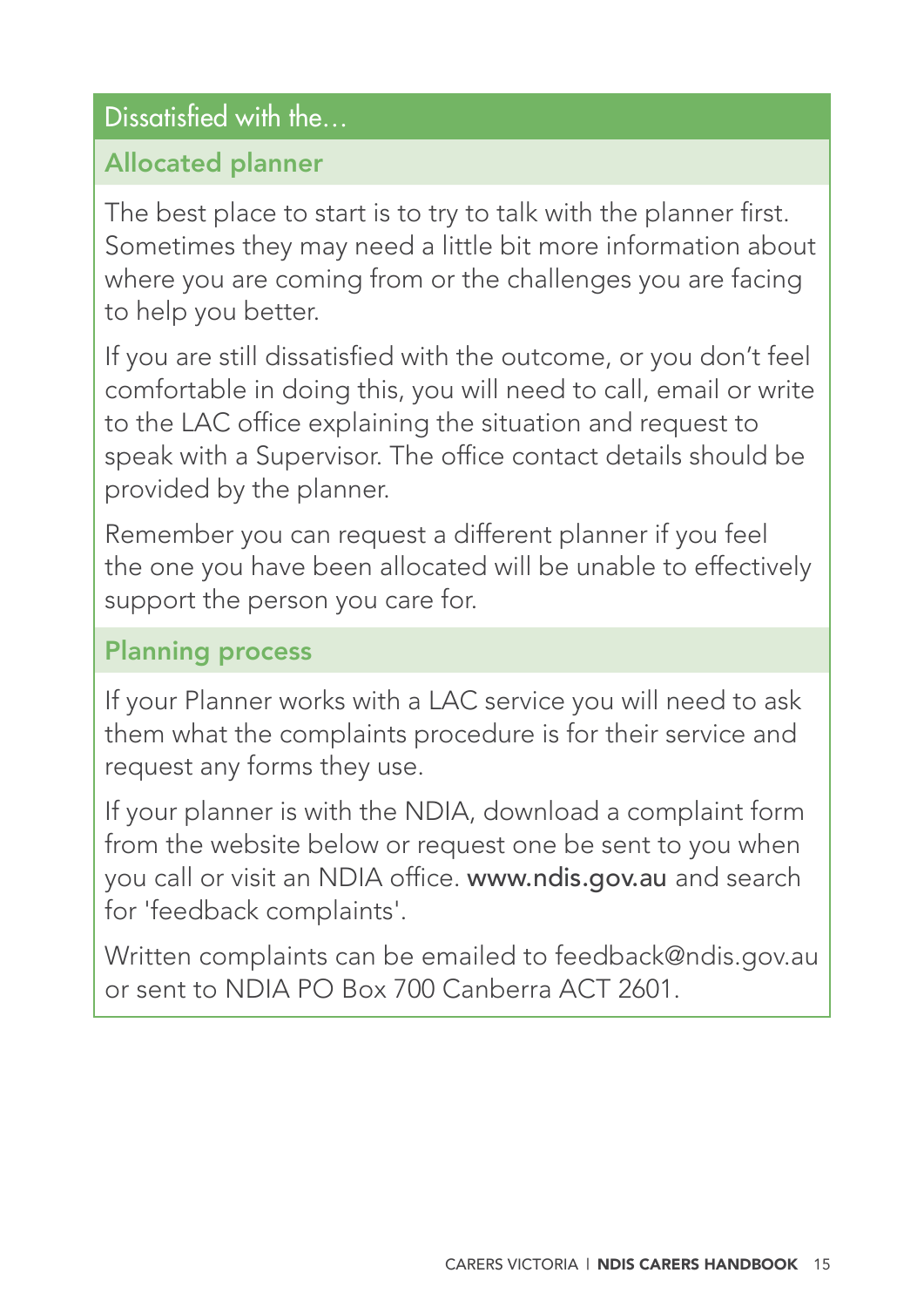### Dissatisfied with the...

#### Service provider

Try to talk with your Service Provider first. In an NDIS world the participant is the one who has the funding, so they and their family and carers are the customer. If service providers want to continue to provide services in an NDIS world they must be responsive to the needs of their clients and their families.

If you are unhappy with the outcome or you don't feel comfortable talking to them, you will need to follow their 'Complaint Policy'. You should have received this when you first started the service, if not ask for a copy.

If you lodge a complaint and still feel dissatisfied or the situation is urgent, or you don't feel comfortable calling, you can contact the:

#### Disability Services Commissioner

- phone 1800 677 342
- email complaints@odsc.vic.gov.au with your details and they will call you
- use TTY on 1300 726 563
- use National Relay Service and asking for 1800 677 342

Also remember you can choose to find a new provider. You will be required to give 14 days notice if you decide to go to another provider.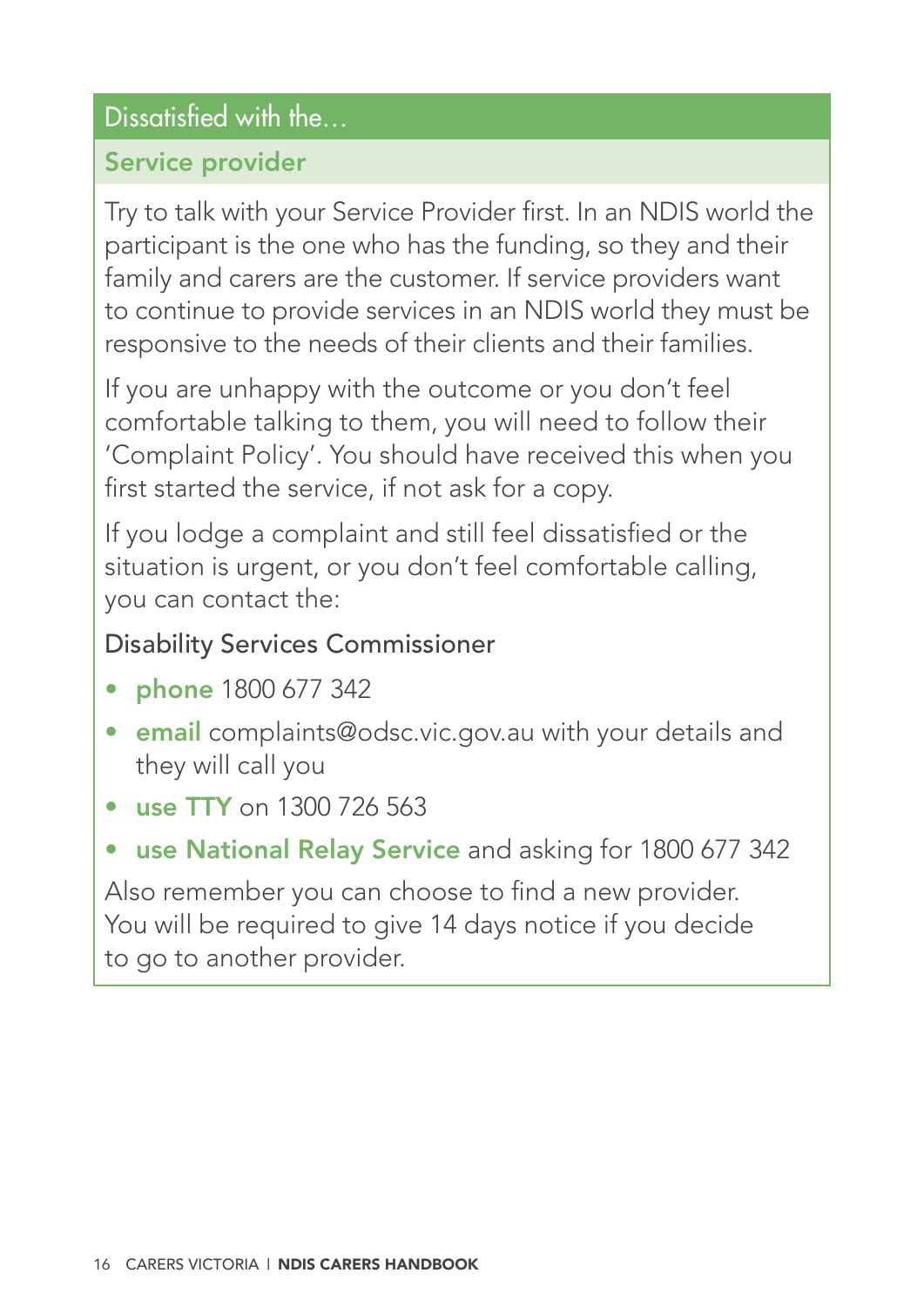#### Dissatisfied with the…

#### Final plan

You can request a plan review within three months of receiving it by contacting the NDIA via phone, post, email or visiting an office.

Keep in mind this is a slow process and it is much better to do as much preparation as possible for your planning meeting to gain the best chance of receiving a plan which meets the needs of the person you care for.

#### Review of plan or decision review

If you are unhappy with the review of a reviewable decision or a plan review you can apply to the Administrative Appeals Tribunal (AAT). The AAT is an independent body charged with reviewing the merits of administrative decisions made by the NDIA against the relevant commonwealth laws.

A review must be made within 28 days, but extensions can be granted.

To apply online visit www.carersvic.com.au/aatgovapplyreview

Alternatively, you can fill out an application form or write a letter to the NDIA.

If you need help you can call 1800 228 333.

People who do not speak English can call the Translating and Interpreting Service on 131 450 and ask them to call the AAT.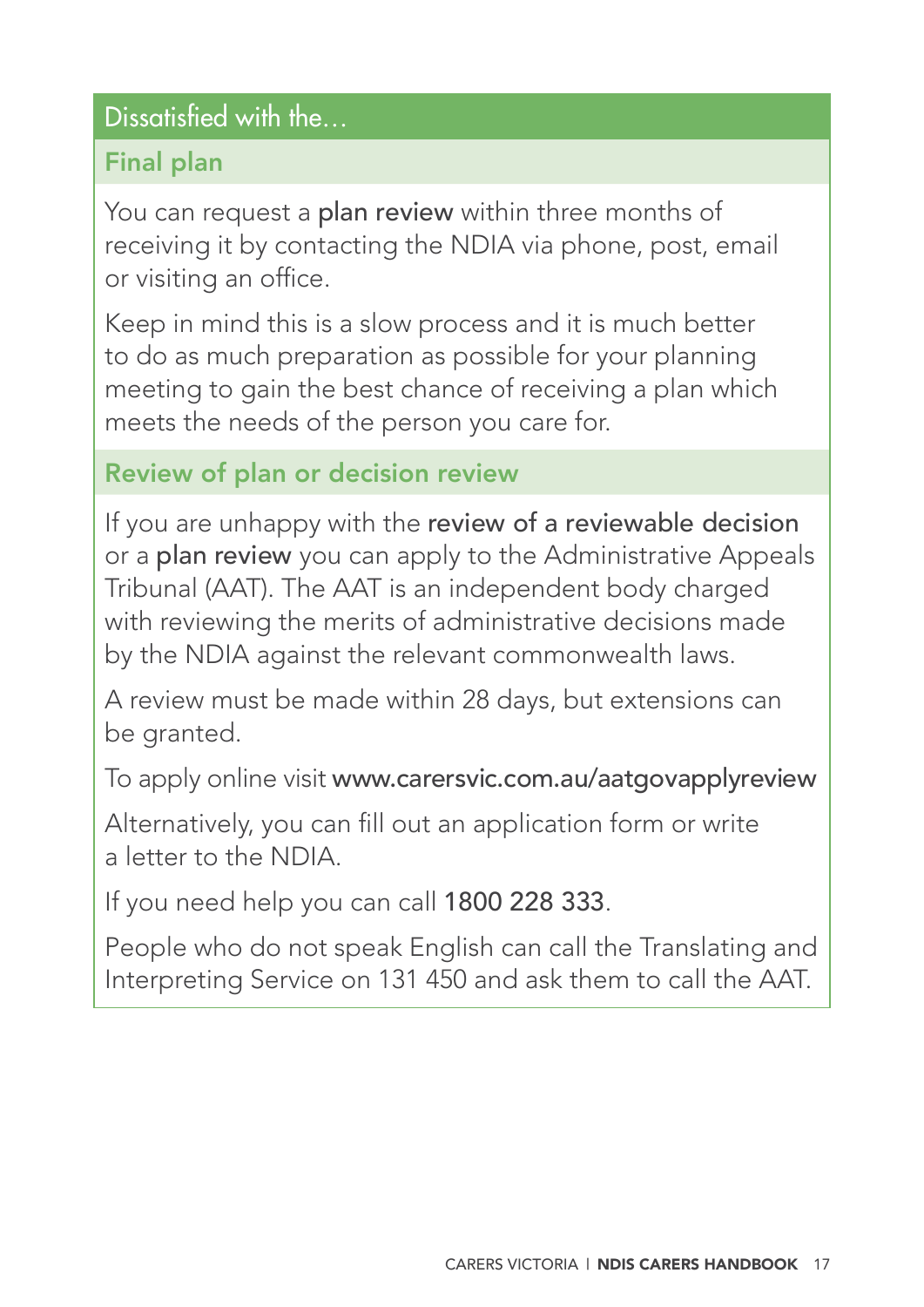#### Dissatisfied with the…

#### NDIA and how it operates

If you are unhappy with the way the NDIA has interacted with you or with how a plan has unfolded, you can submit a complaint.

This is different to a request for review or plan review. It is not asking for a decision or your plan to be changed, it is speaking up and providing feedback to the NDIS about how they have supported you and the person you care for.

You will need to fill out a Complaints Form which is available online or by calling the NDIA and asking for one to be mailed to you. Send a completed form to the NDIA via email feedback@ndis.gov.au or by post. Alternatively, drop your form off at any NDIS office.

#### NDIA's response to a complaint

If you are unhappy with a response from the NDIA you can make a further complaint to the Commonwealth Ombudsman.

The Commonwealth Ombudsman is responsible for resolving complaints against commonwealth agencies (like the NDIS), informally, impartially and as quickly as possible.

You can contact the Commonwealth Ombudsman by:

- Phone The office is open 9:00am to 5:00pm Monday to Friday, Australian Eastern Standard Time
	- Complaints 1300 362 072 (Calls from mobile phones are charged at mobile phone rates)
	- Indigenous Line 1800 060 789
- Online www.ombudsman.gov.au
- Post Commonwealth Ombudsman GPO Box 442 Canberra ACT 2601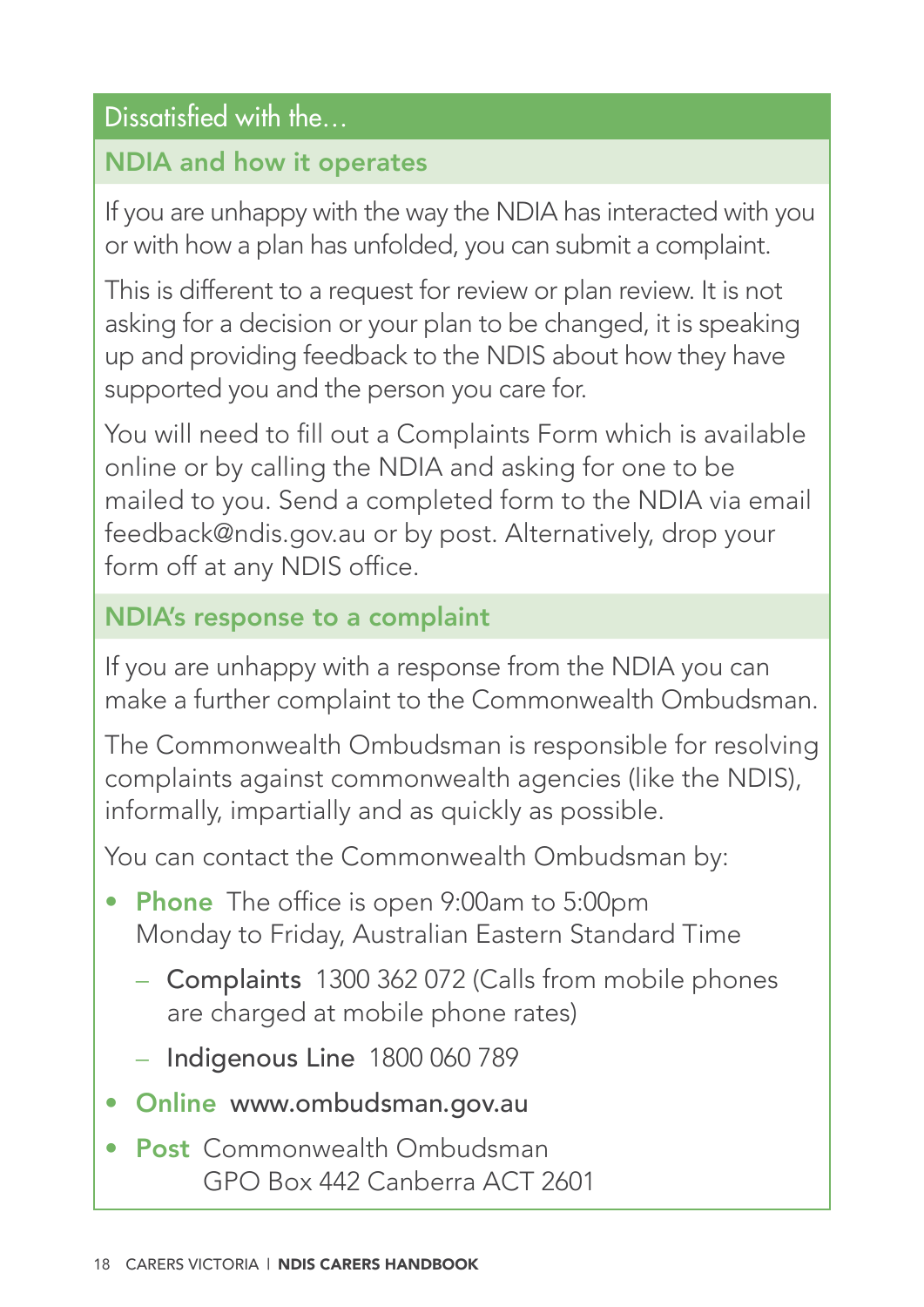

### Who can assist me with making a complaint?

An advocacy service can help you to identify what steps must be taken to resolve your problem and offer support in making it happen.

To find one:

- call the NDIS hotline on 1800 800 110 and ask for an 'advocate', or
- go to Disability Advocate Resource Unit at www.daru.org.au, or
- online at www.carersvic.com.au/dssdisabilityfinder, or
- email a request to disabilityadvocacy@dss.gov.au, or
- call the Carers Victoria Advisory Line on 1800 514 845.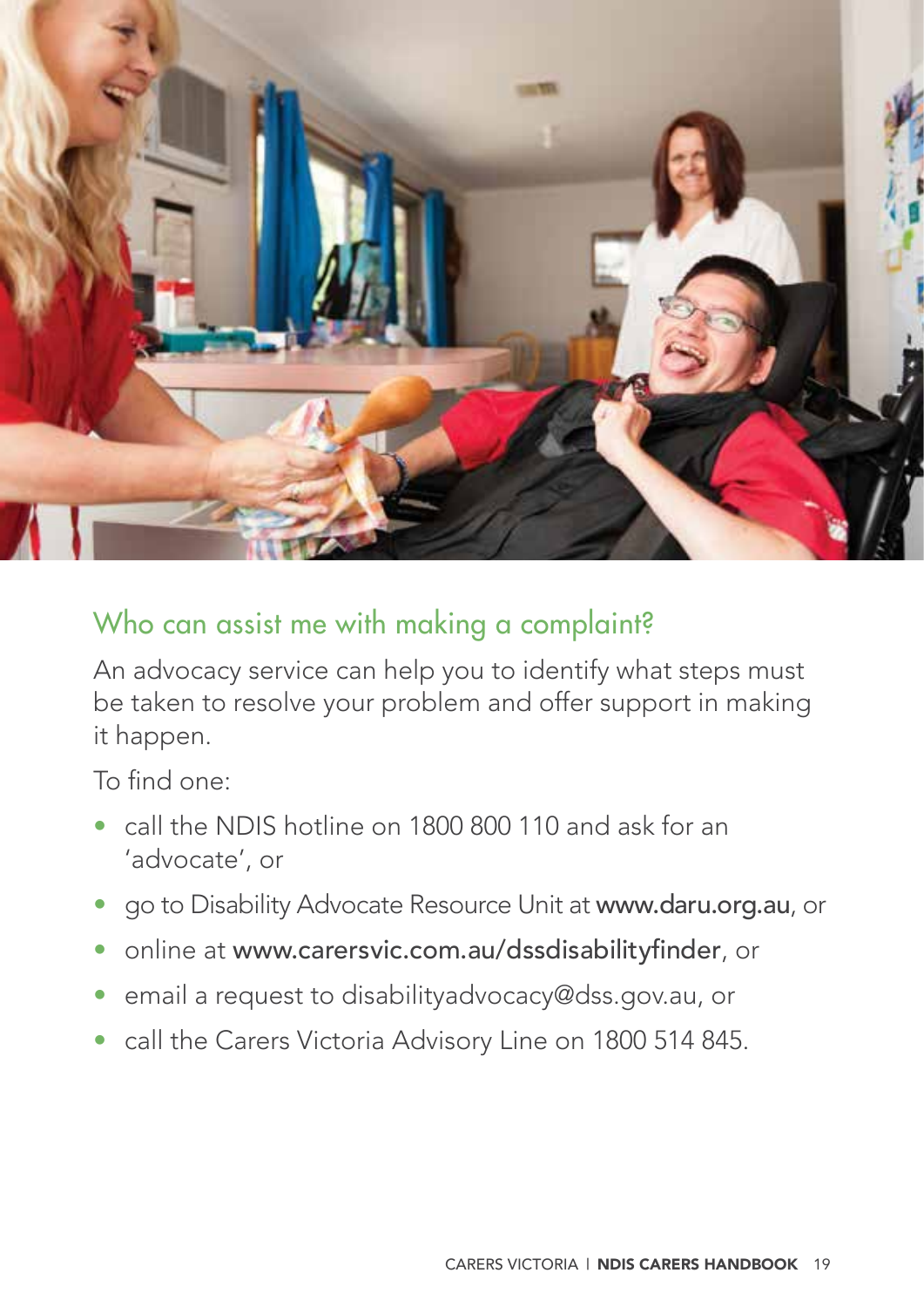

## **UNDERSTANDING NDIS WORDS**

#### Access Request Form (ARF)

The form people fill out to help the NDIA identify if a person is eligible to become a participant.

#### Capacity Building

Supports that improve a participants ability to carry out an activity or function.

#### Choice and Control

A participant has the right to tell the NDIA about what is important to them, and to decide how they want to receive their supports and who from.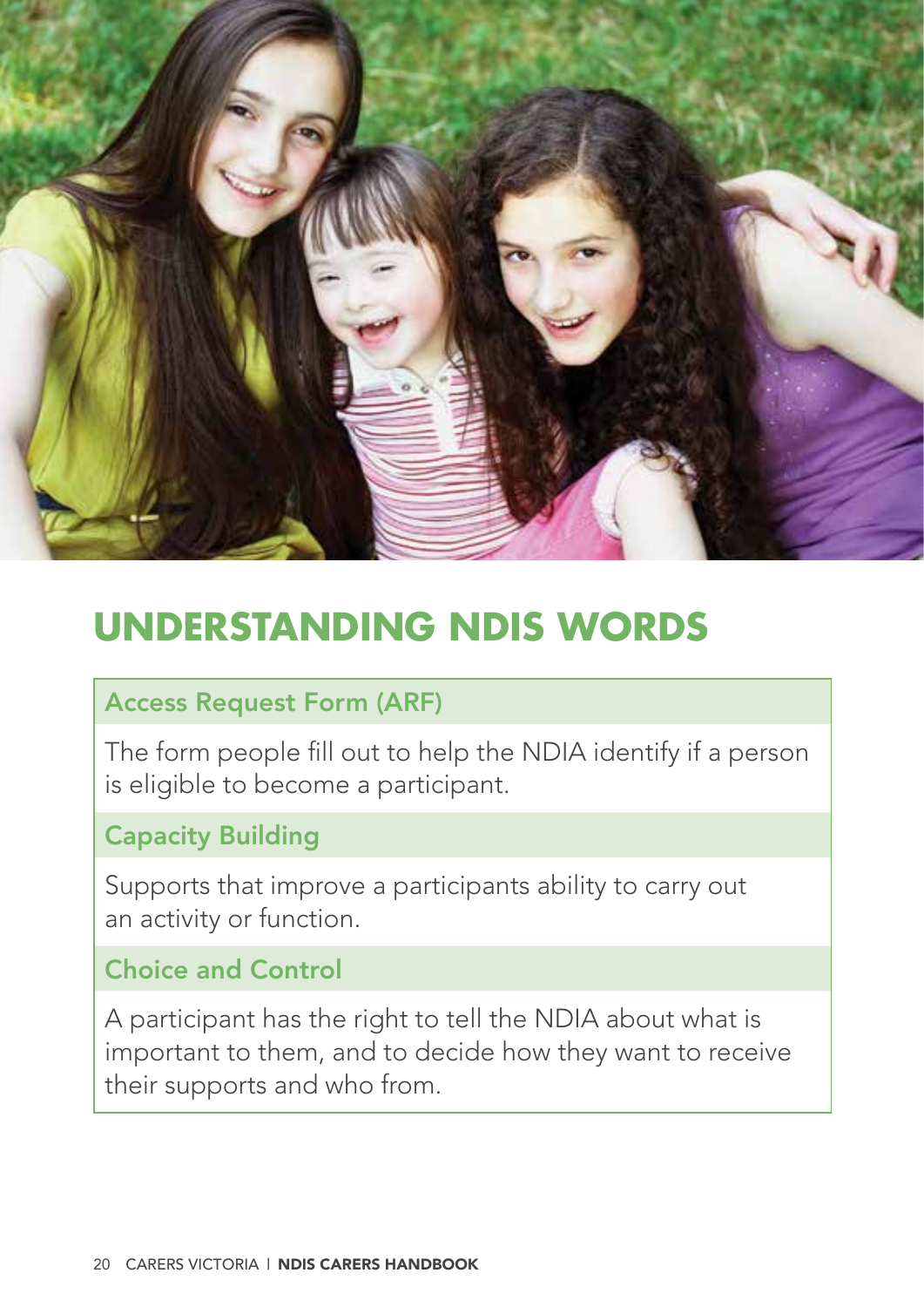#### Continuity of support

Where people have been receiving government funded specialist disability support but are ineligible for the NDIS, they will be assisted to achieve similar outcomes to those they were achieving prior to the introduction of the Scheme.

#### Correspondence Nominee

Able to seek information for and receive and notices from the NDIA on behalf of the participant.

#### Formal supports

Supports participants have to book and pay for.

#### Goals

Form the basis of an NDIS Plan. Should be important to the participant, reasonable and necessary and well thought out.

#### In Kind

Under the bi-lateral arrangements with states and territories, the NDIA provides some funded supports to a participant through a combination of services which have already been paid for by the states.

#### Informal supports

The supports participants get from the people around them, for example family, friends, neighbours.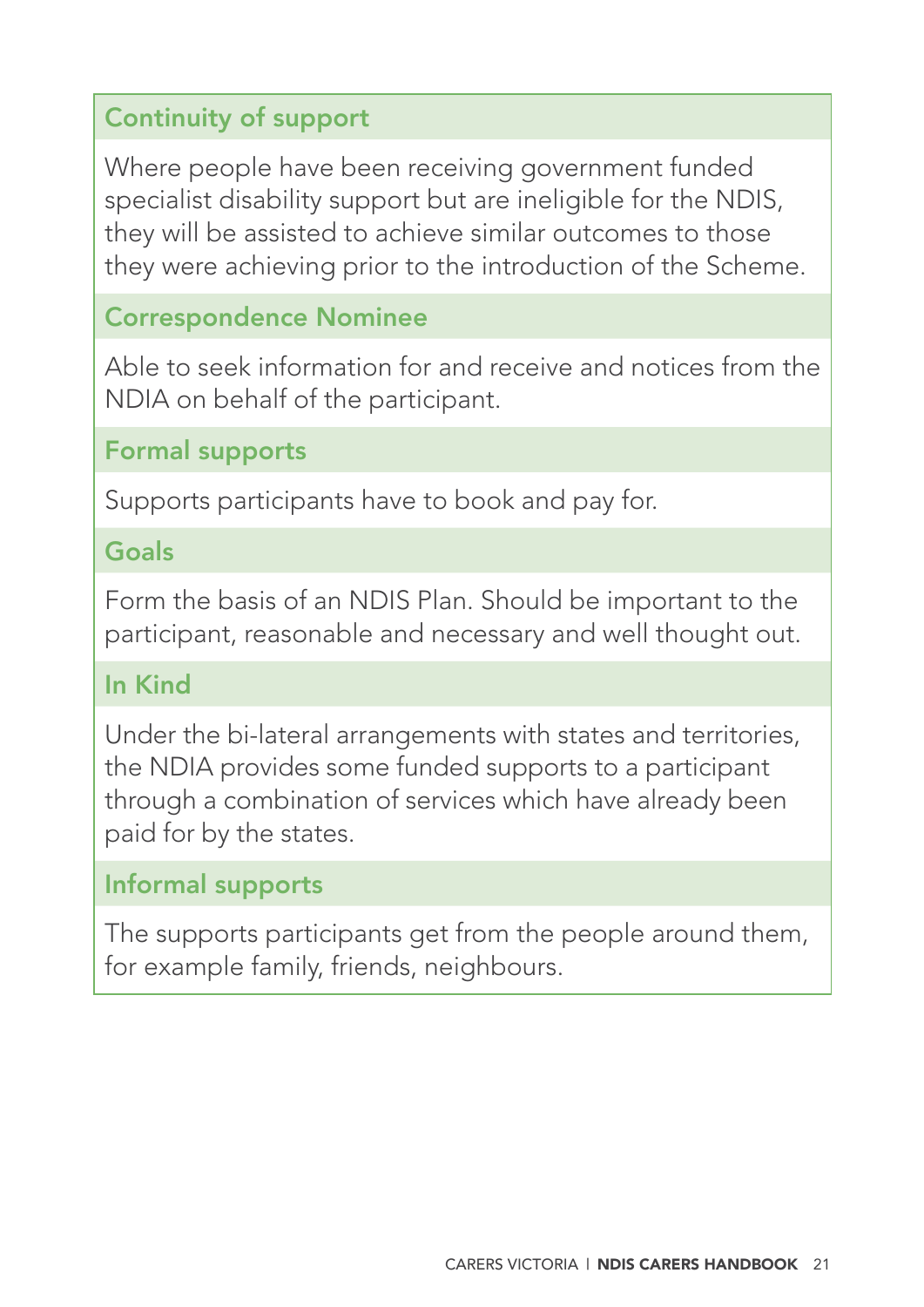### Information, Linkages and Capacity Building (ILC)

Refers to the supports and services which help NDIS participants. Examples include supports available in the local community, such as study, or sports. Building individual capacity through the provision of assistance such as diagnosis advice, peer support and skills development, and training. Support for mainstream and community supports in a participant's area.

#### Local Area Coordinator (LAC)

Work in partnership with the NDIA, to assist people with disability – including those who do not become participants – in coordinating the supports they receive both through and outside the NDIS. The LAC'S role is to help participants write and manage their plans and connect participants to local services and supports.

#### Mainstream services

The government systems providing services to the Australian public e.g. health, mental health, education, justice, housing, child protection and employment services.

#### National Disability Insurance Agency (NDIA)

The responsible agency implementing and managing the NDIS.

#### National Disability Insurance Scheme (NDIS)

The insurance scheme that pays for services and supports for people with a disability.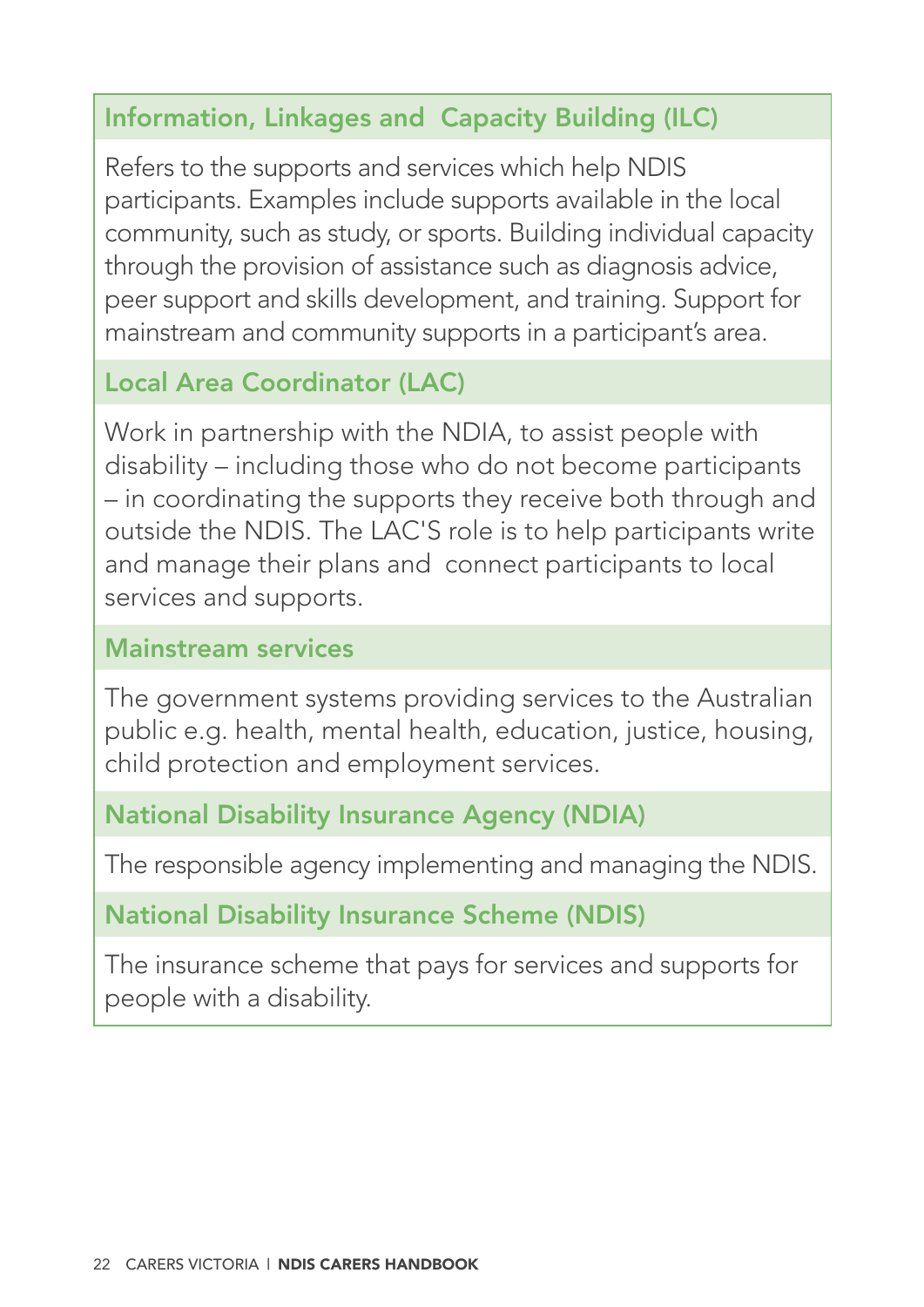#### NDIS Plan

A written agreement worked out with the participant, stating their goals and needs, and the reasonable and necessary supports approved by the NDIS. Each participant has their own individual plan.

#### NDIS Planner

The NDIS staff member who participants and guardians/ nominees meet with to design an NDIS plan.

#### NDIS registered service providers

An NDIS registered individual or organisation delivering a support or a product to an NDIS participant. These organisations must meet relevant requirements covering qualifications, approvals, experience and capacity to provide the approved supports. These are listed in the NDIS My Place Portal.

#### Nominee

Nominees are appointed where requested by a participant to act on their behalf, or where necessary. If a guardianship arrangement is in place, it is presumed that the guardian should be appointed as the nominee as their powers and responsibilities are comparable.

There are two types of nominees, see: Plan Nominee and a Correspondence Nominee.

#### Participant

A person with a disability who has successfully transitioned to the NDIA and has been accepted for an NDIS plan.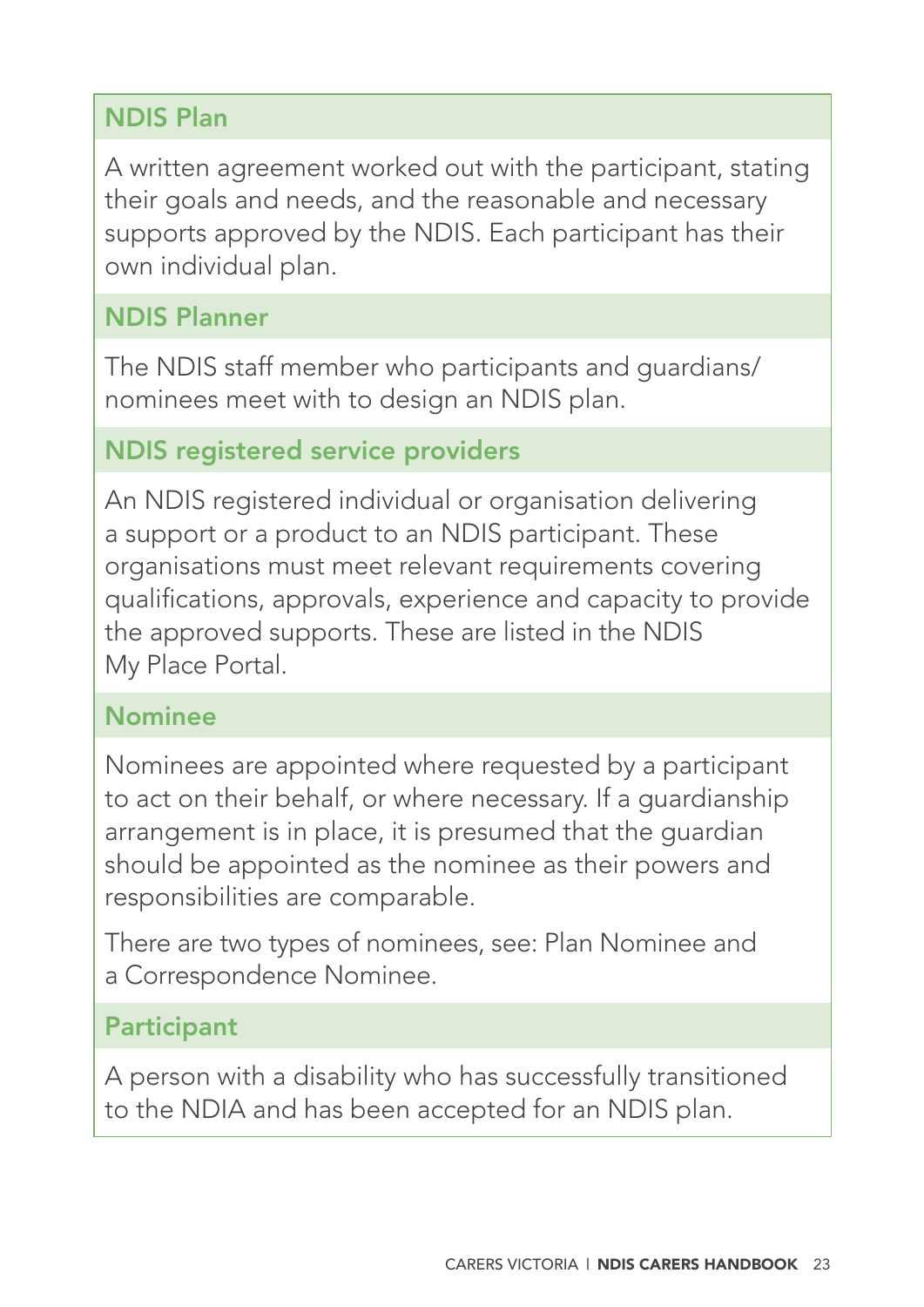#### Plan Nominee

Person able to do anything that may be done by a participant relating the participant's plan and funding.

#### Reasonable and Necessary

The NDIS funds reasonable and necessary supports relating to a person's disability to help them live an ordinary life and achieve their goals.

#### Self Management Funding

Participants receive all or part of their NDIS funding and they manage their payments for supports and pay their providers directly.

#### Service agreement

A contract between the participant and the service provider they have chosen to deliver the supports in their participant plan.

#### Service booking

A Service booking indicates to the provider that a participant has chosen them to provide the supports funded in an NDIS plan. It secures the participant's NDIS funds to their chosen provider.

#### Short Term Accommodation Assistance (STAA)

The new name for respite in respite houses.

Specialist Disability Accommodation (SDA)

Accommodation for people with very high needs who require specialist housing solutions.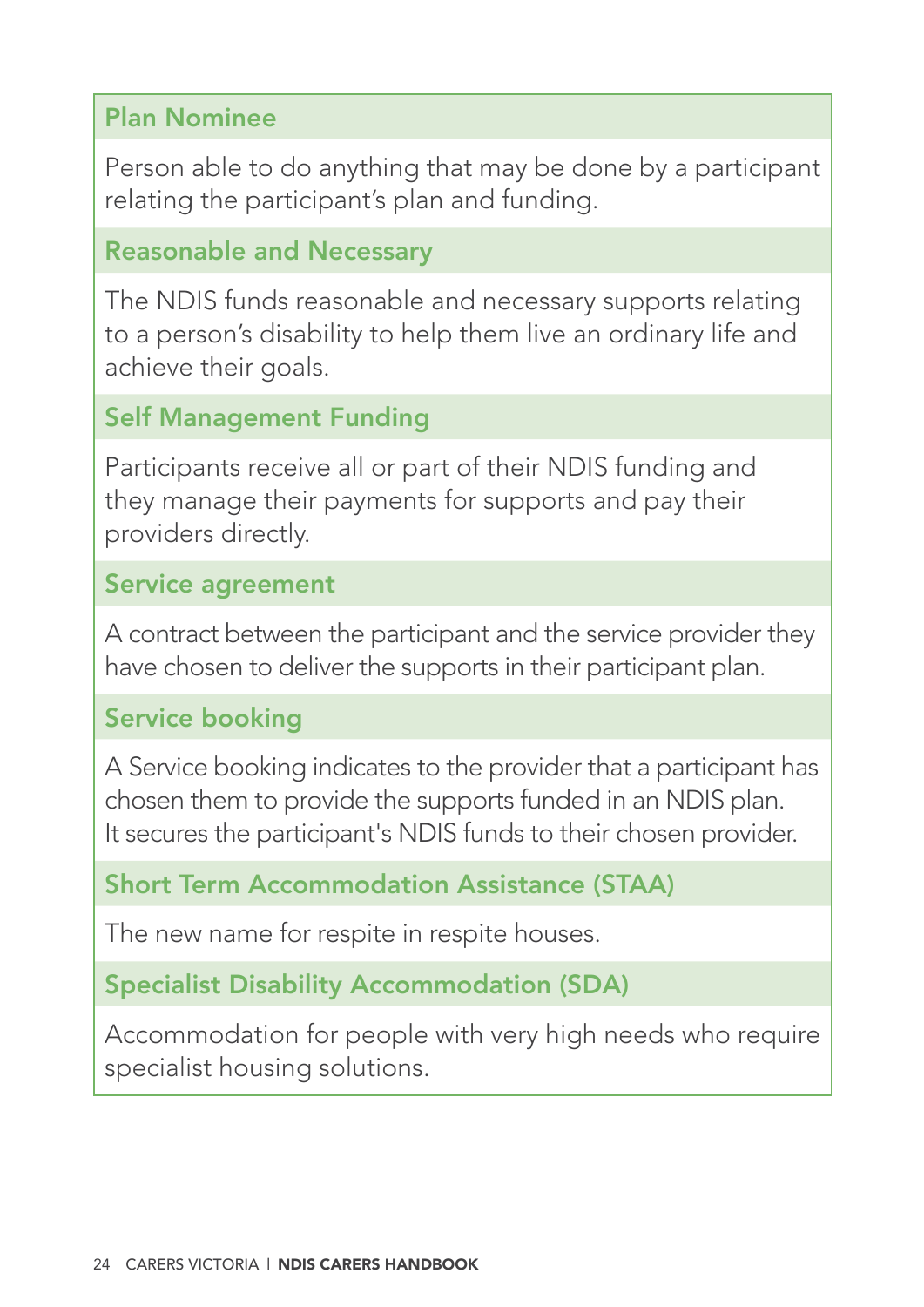#### Support Coordination

Assistance to build the skills needed to understand, implement and use a participant's plan. A support coordinator works with a participant to ensure a mix of supports are used to increase participant capacity to maintain relationships, manage service delivery tasks, live more independently and be included in the community.

#### Supported Independent Living (SIL)

Assistance from support workers for daily life and to develop skills enabling more independent living.

#### Support Worker

A paid person providing personal, physical and emotional support to a person with a disability. Can help with showering, dressing and eating, can assist with outings and social activities or can assist in developing new skills.

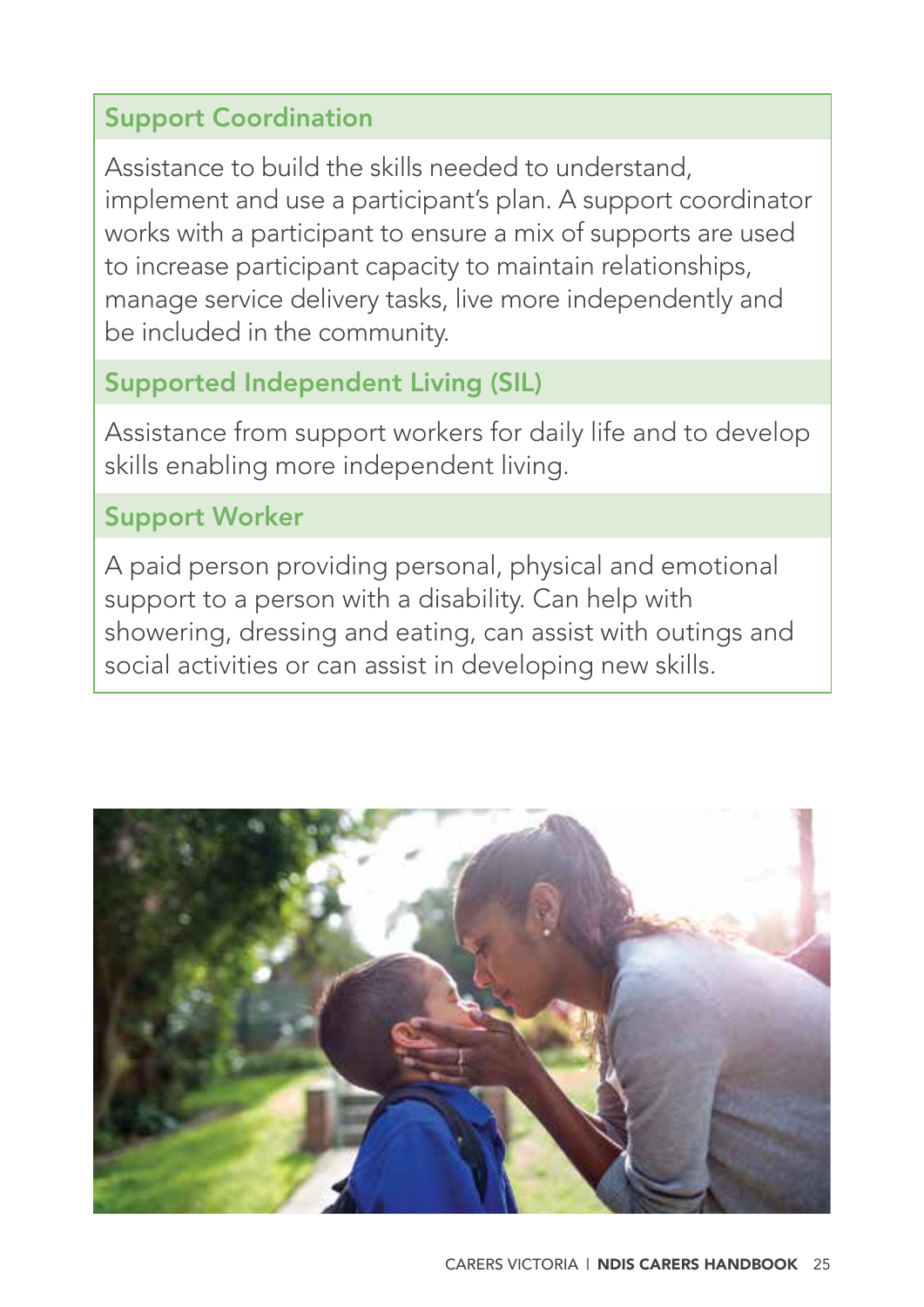## **WHERE TO GET HELP**

#### Carers Victoria

Representing, supporting and advocating for carers.

Access resources, advice, counselling, education forums, carer support groups, online forums, news and events.

Phone 1800 514 845 www.carersvictoria.org.au

#### National Disability Insurance Agency (NDIA)

The agency responsible for implementing the NDIS.

Phone 1800 800 110 www.ndis.gov.au

#### Carer Gateway

National government online and phone service with information and resources to support carers. Includes a service finder to help carers connect to local support services.

Phone 1800 422 737 www.carergateway.gov.au

#### Department of Social Services (DSS)

Federal government department funding services to carers.

Phone 1300 653 227 www.dss.gov.au/disability-and-carers/carers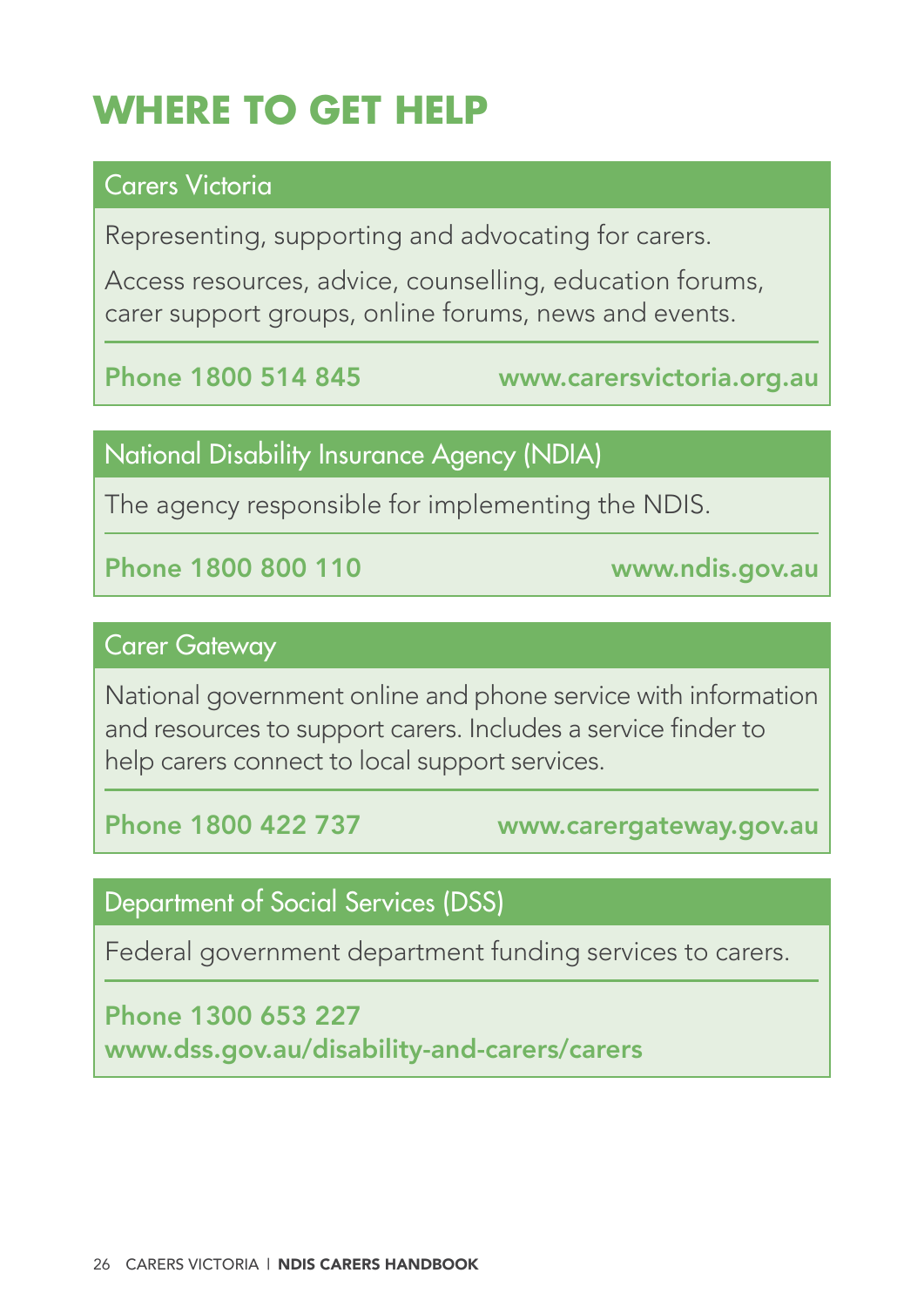### Office of the Public Advocate

The Victorian Public Advocate is empowered by law to promote and safeguard the rights and interests of people with disability.

To request a visit from a Community Visitor to a Victorian disability accommodation service, supported residential service or mental health facility, contact OPA's Advice Service.

Phone 1300 309 337 After hours 1300 309 337 TTY 1300 305 612 www.publicadvocate.vic.gov.au

#### Victorian Advocacy League for Individuals with Disability (VALID)

Provide systemic advocacy and individual advocacy, peer support and advocacy training for people with disabilities and offer workshops and forums for families.

#### NDIS Hotline 1800 655 570 www.valid.org.au

#### Youth Disability Advocacy Service (YDAS)

Offers advocacy, events, training, resources and support to young people aged 12 – 25.

Phone 0467 763 155 www.yacvic.org.au/ydas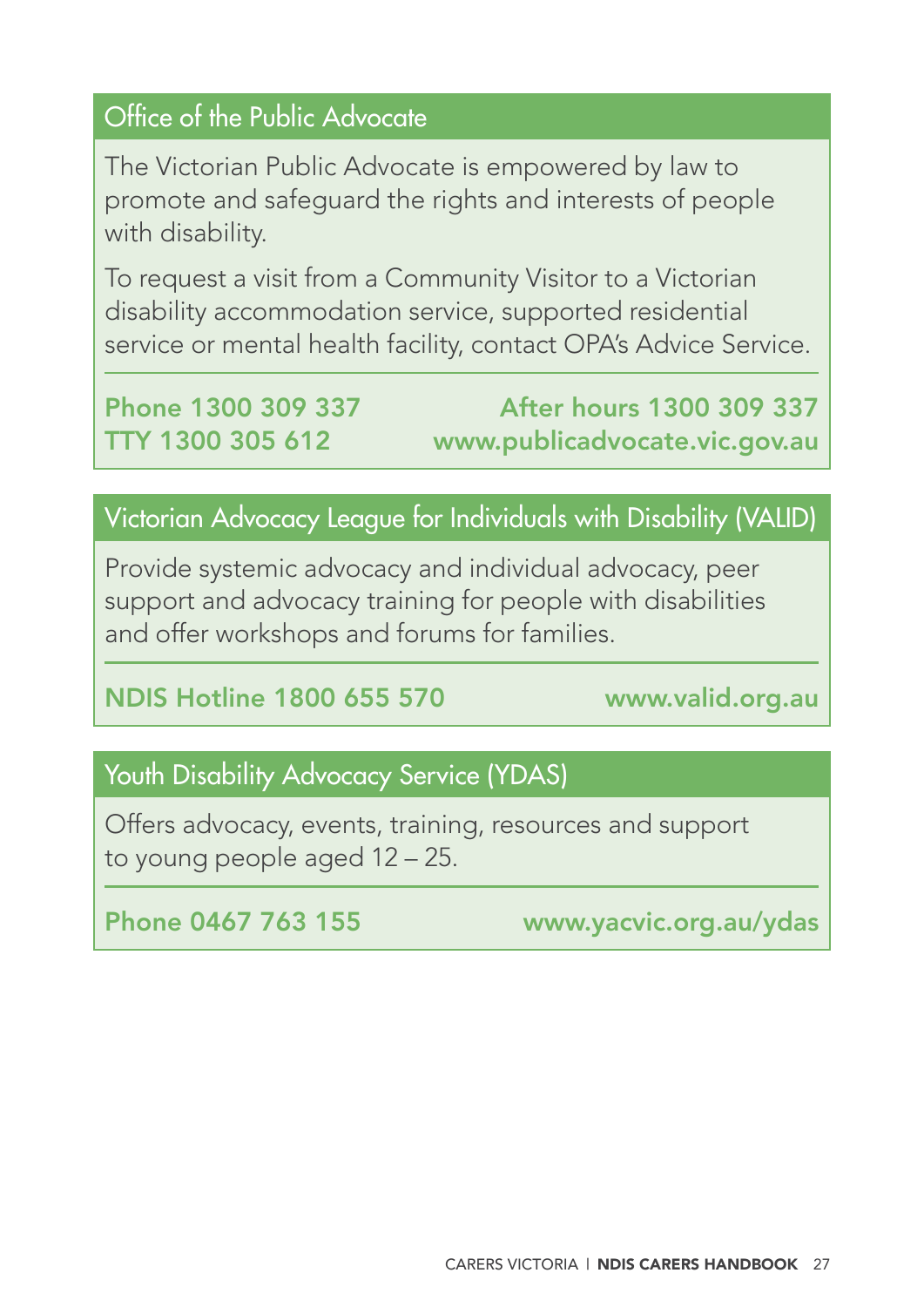## **HINTS AND TIPS**

- Be clear and specific about the person you care for's goals and specify them in the plan.
- Document everything.
- Keep a diary of everyday activities to show when and where personal supports are needed.
- Ask questions of your LAC and support coordinator to ensure you understand what's required in a plan and they understand the participant's needs and what you need to support them.
- Join a carer support group to exchange ideas and advice or to just talk to people also finding their way.
- Seek help from Carers Victoria or other support services if you are struggling.

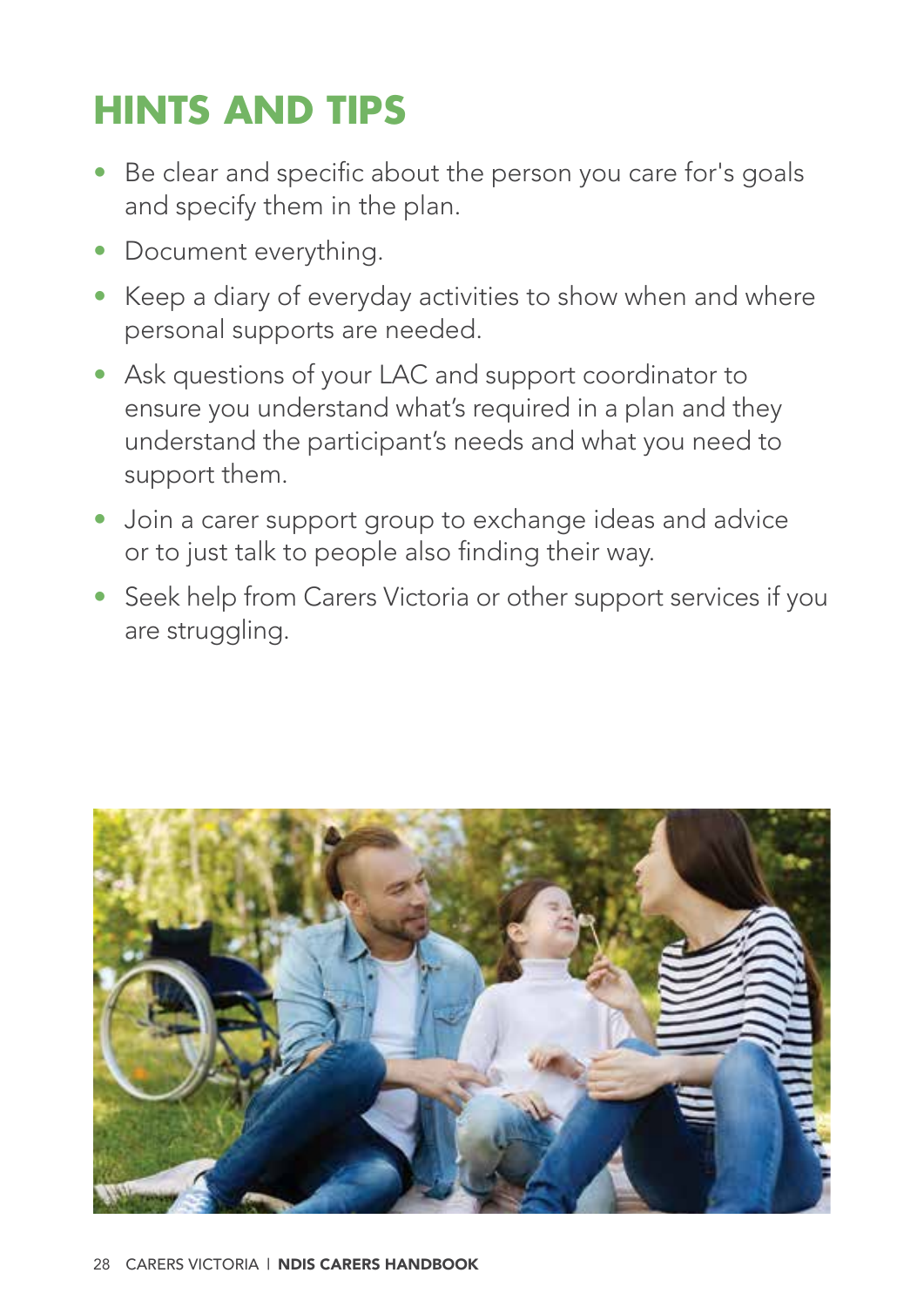This handbook is also available in Arabic, Turkish, Simplified Chinese and Vietnamese at www.carersvic.com.au/ndis-carers-handbook

This work is copyright. Apart from any use as permitted under the Copyright Act 1968, all other rights are reserved.

Carers Victoria is supported by the Victorian Government and the Australian Department of Social Services.

Carers Victoria recognises that all individuals and caring situations are unique. We believe every individual should be respected and their experiences, emotions and beliefs valued. Carers Victoria is here to support you.